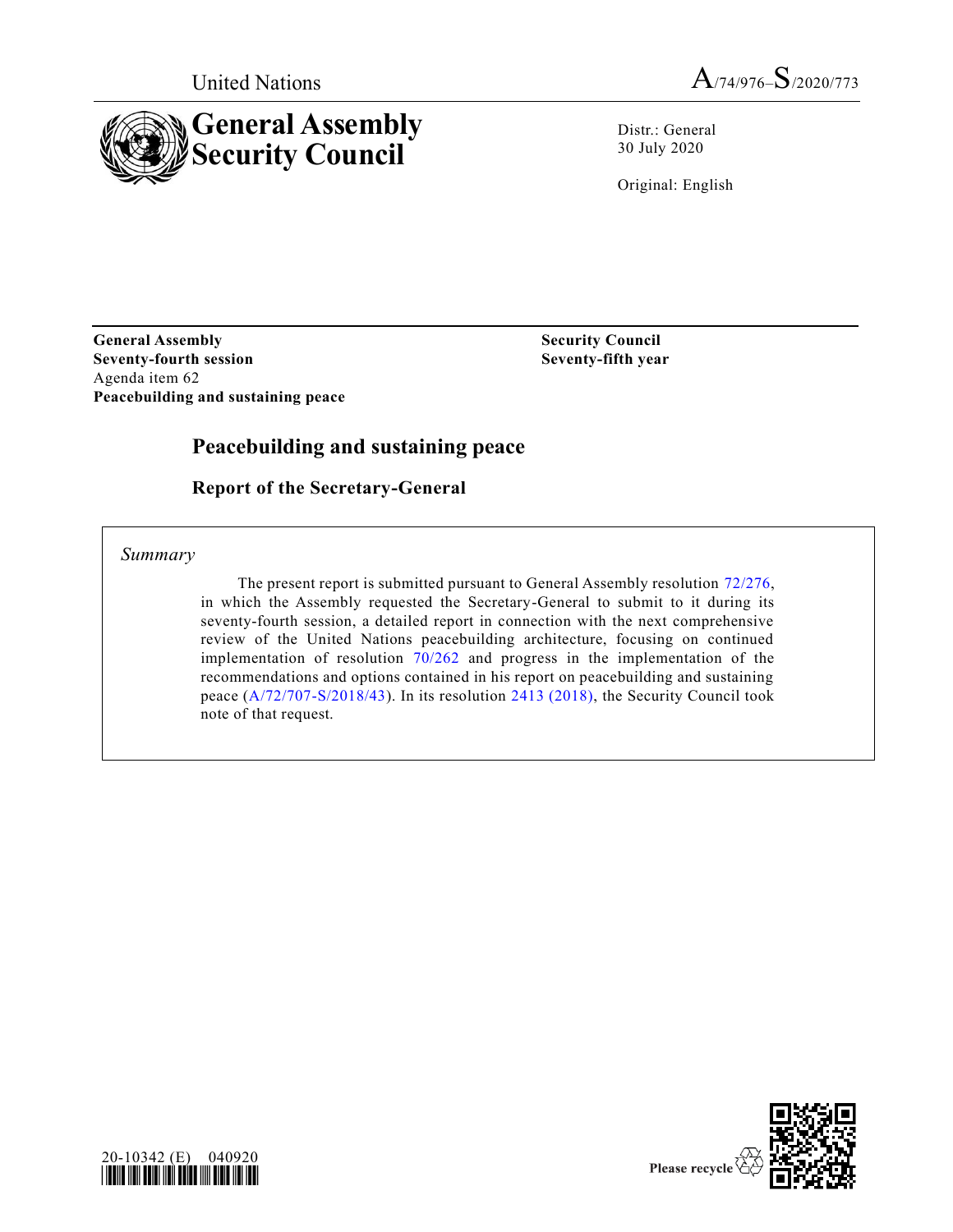# **I. Introduction**

1. The third review of the United Nations peacebuilding architecture was requested in landmark twin resolutions on peacebuilding and sustaining peace, namely General Assembly resolution [70/262](https://undocs.org/en/A/RES/70/262) and Security Council resolution [2282 \(2016\).](https://undocs.org/en/S/RES/2282(2016)) Launched in October 2019, the review takes place at a time when there is greater consensus than ever that the human and financial costs of responding to crisis rather than investing in prevention are unsustainably high. The celebration of the seventy-fifth anniversary of the United Nations is an opportunity to recall the aspiration, expressed in the Charter of the United Nations, to save succeeding generations from the scourge of war. The Charter serves to highlight the critical relationship among peace and security, development, human rights and international cooperation. Member States reaffirmed these interlinkages in adopting the 2030 Agenda for Sustainable Development as the framework for collective efforts to build peaceful, just, prosperous and inclusive societies. The coronavirus disease (COVID-19) pandemic and its consequences have brought the necessity of these efforts into more acute focus.

2. In the twin resolutions adopted in 2016, Member States reaffirmed the primary responsibility of national Governments and authorities in identifying and driving priorities, strategies and activities for sustaining peace, at all stages of conflict, and emphasized that inclusivity was key to advancing national peacebuilding objectives. Inclusive and sustainable development, anchored in the protection and promotion of human rights, gender equality, and the goal of leaving no one behind, is the best defence against conflict. Since assuming office, I have reiterated that the prevention of crisis and human suffering must be placed at the heart of the work of the United Nations in order to address the root causes of vulnerability and provide pathways to sustainable development and peace.

3. The world's population continues to face increased poverty, inequality and exclusion as well as threats to peace and security. By the end of 2019, the number of forcibly displaced persons had reached 79.5 million, having doubled over the preceding 20 years. A record 19 million children were internally displaced owing to conflict and violence in  $2019<sup>1</sup>$  As at late 2018, only 18 per cent of conflict-affected States were on track to meet Sustainable Development Goal targets related to basic needs.<sup>2</sup> Inequalities in human development persist<sup>3</sup> and are likely to increase because of the COVID-19 pandemic and climate change. There are growing gaps in trust among people, institutions and leaders. Around the world, mass protests and unrest have multiplied over the past decade, with increased intensity in 2019. In 2019 and 2020, global protests have called for greater inclusion, equality, climate action and justice as well as women's rights. Some have also identified racism as a pervasive and systemic threat to justice, sustainable development and equality.

4. The COVID-19 pandemic has devastated communities and economies throughout the world, in particular the poorest and most vulnerable. Livelihoods are at a risk as jobs evaporate and remittances dwindle. The number of people living in poverty could increase by as much as half a billion globally. <sup>4</sup> The indirect effects of COVID-19 and the actions taken in response can contribute to rising tensions,

<sup>1</sup> United Nations Children's Fund (UNICEF), *Lost at Home: The Risks and Challenges for Internally Displaced Children and the Urgent Actions Needed to Protect Them* (New York, 2020).

<sup>2</sup> Emma Samman and others, *SDG Progress: Fragility, Crisis and Leaving No One Behind*  (London, Overseas Development Institute, 2018).

<sup>3</sup> *Human Development Report 2019: Beyond Income, Beyond Averages, Beyond Today – Inequalities in Human Development in the 21st Century* (United Nations publication, Sales No. E.20.III.B.1).

<sup>4</sup> Andy Sumner, Chris Hoy and Eduardo Ortiz-Juarez, "Estimates of the impact of COVID-19 on global poverty", United Nations University World Institute for Development Economics Research Working Paper No. 2020/43 (Helsinki, 2020).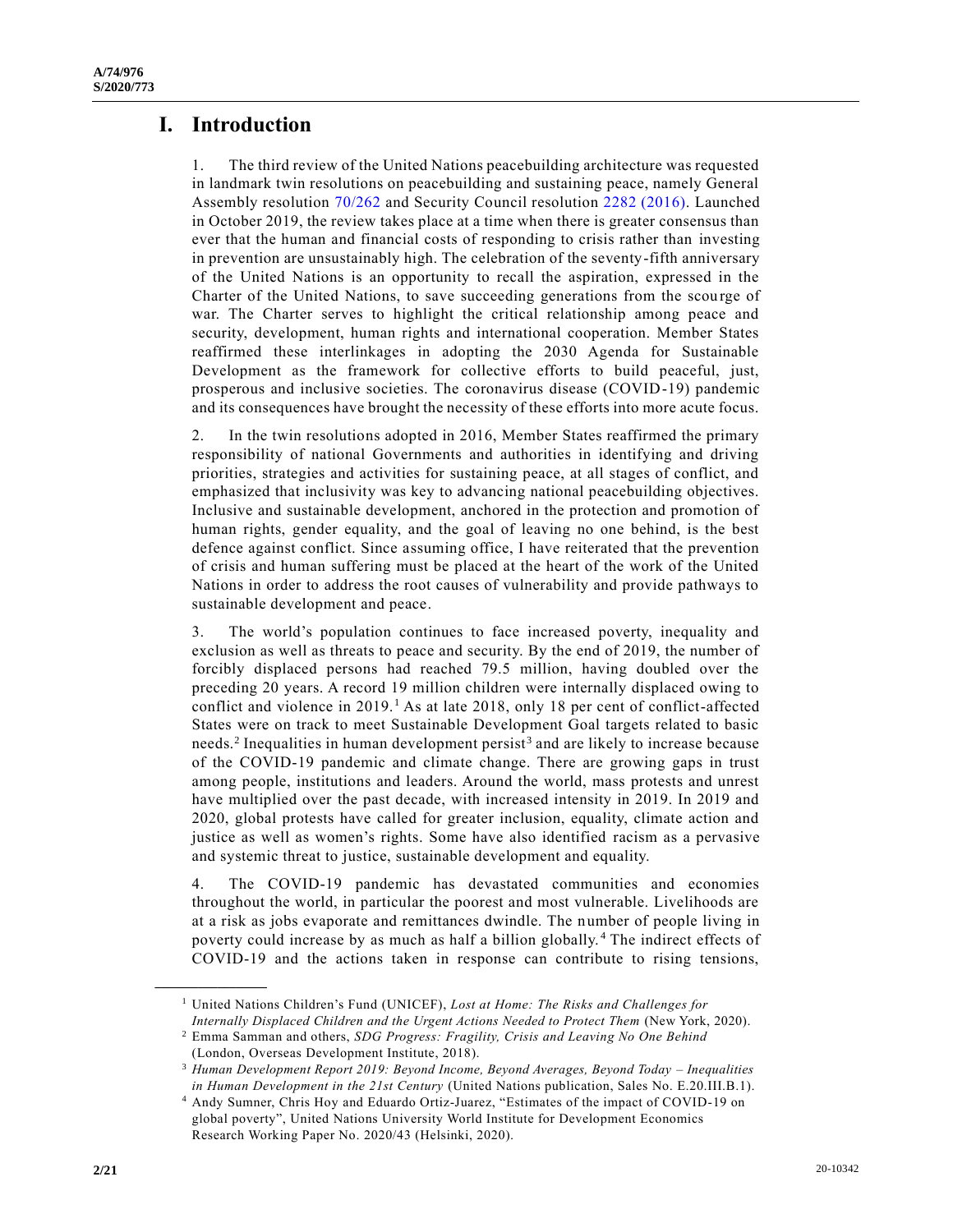violence and hate speech, exacerbate existing drivers of conflict and undermine social and economic resilience.<sup>5</sup> In particular, violence and insecurity against women and girls continue to escalate, and the number of attacks against women human rights defenders, humanitarians and peacebuilders continues to rise (see [S/2019/800\)](https://undocs.org/en/S/2019/800). The current pandemic threatens not only hard-won development and peacebuilding gains but also risks re-instigating conflicts or fomenting new ones. In some countries, fragile peace processes could be derailed by the crisis – hence, a call for a global ceasefire was issued, to help to focus collective efforts to address the pandemic and its impact as a matter of priority. The call for a global ceasefire was followed by a call for peace in the home, and therefore an end to all violence everywhere, from war zones to people's homes. Unless the alarming levels of violence against women and girls are addressed, the achievement of sustainable peace and development will remain elusive.

5. The United Nations is committed, now more urgently than ever, to forging a common and multilateralist vision, showing solidarity and using common systems and capacities across the system to adequately support Member States in efforts to achieve inclusive sustainable development and to sustain peace. The challenges of the pandemic further underscore the imperative of coherent, multidimensional and crosspillar responses aligned with the integrated logic of the Sustainable Development Goals. Responses have to be inclusive, people-centred and conflict-sensitive and build opportunities to increase social cohesion and trust in government, including through participatory dialogue mechanisms. Achieving that end would entail the consistent inclusion of women in peace processes and political decision-making. The international community has to rally around the 2030 Agenda as a cornerstone of long-term prevention and address drivers of vulnerability and insecurity. As I outlined in "The highest aspiration: a call to action for human rights", the United Nations is committed to making fuller use of its human rights tools to support Member States. The call was made with the full understanding that to invest in equitable access to social services, inclusive and just institutions, the establishment of grievance mechanisms and the fostering of social cohesion is to invest in peace.

6. The current peacebuilding architecture review has been a broad and inclusive process, guided by the Peacebuilding Commission and informed by open meetin gs of all Member States and regional and thematic consultations held around the world, many of which have been conducted online. In June 2020, the group of independent eminent persons selected to support the review shared their reflections on the implementation of the twin resolutions (see [A/74/680-S/2020/91\)](https://undocs.org/en/A/74/680), and the Chair of the Peacebuilding Commission informed me of key issues that had emerged during Commission meetings. Member States have provided valuable insights in submissions on their contributions to peacebuilding. The review coincides with a year of significant milestones, including the seventy-fifth anniversary of the United Nations, the twenty-fifth anniversary of the adoption of the Platform for Action of the Fourth World Conference on Women, the twentieth anniversary of the adoption of Security Council resolution [1325 \(2000\)](https://undocs.org/en/S/RES/1325(2000)) on women and peace and security, the submission of my first report on youth and peace and security [\(S/2020/167\)](https://undocs.org/en/S/2020/167) and the launch of the decade of action for the Sustainable Development Goals.

7. Mutually reinforcing reforms to restructure the peace and security pillar, reposition the development system and improve management processes and practices have led to demonstrable system-wide progress towards a more coherent, comprehensive and holistic approach to peacebuilding. The Department of Political and Peacebuilding Affairs is leading the Organization's efforts to support conflict

<sup>5</sup> Food and Agriculture Organization of the United Nations (FAO) and World Food Programme (WFP), "FAO-WFP early warning analysis of acute food insecurity hotspots: July 2020".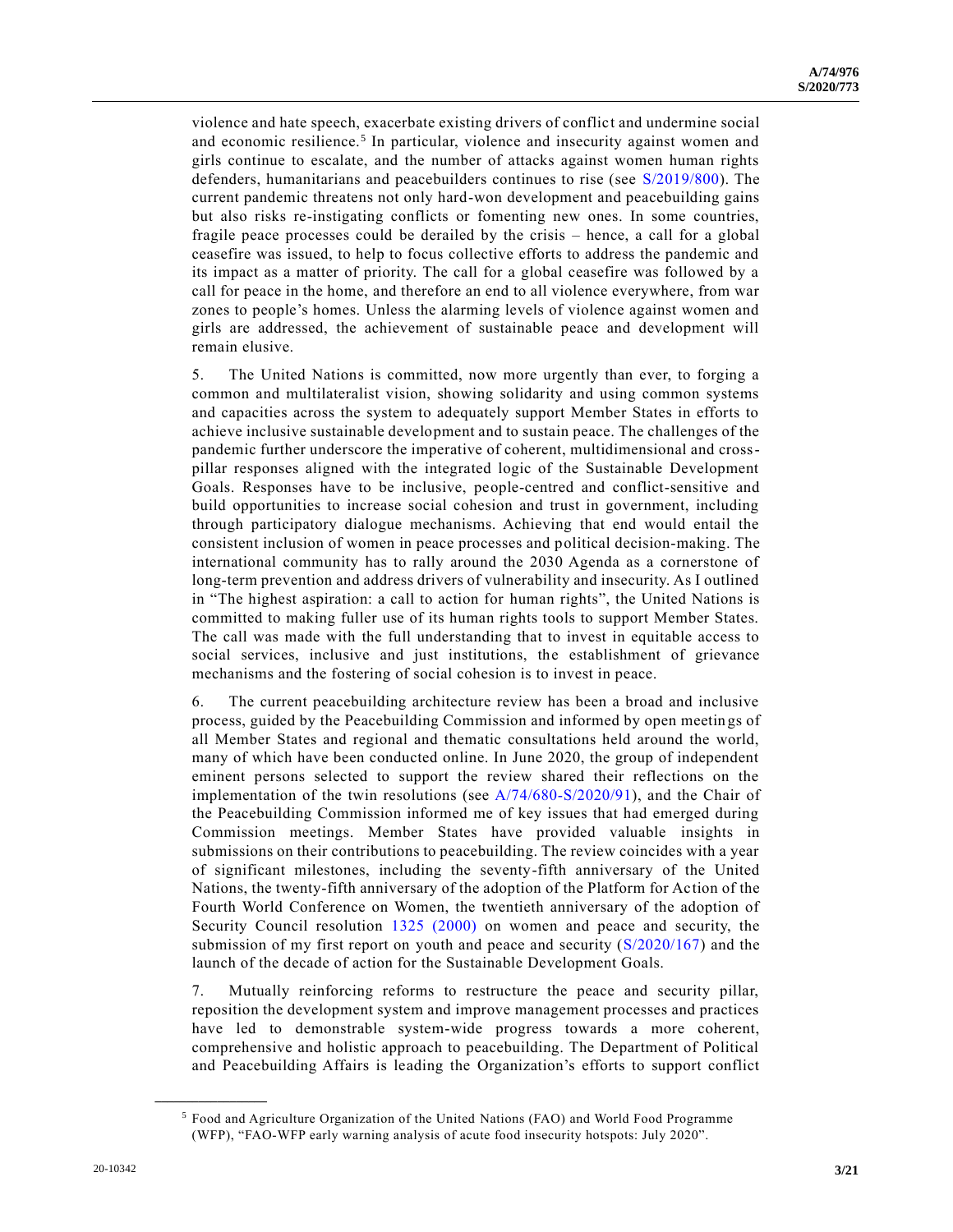prevention and resolution and to encourage integration across the system in that regard.

8. Of the 42 recommendations in my 2018 report [\(A/72/707-S/2018/43\)](https://undocs.org/en/A/72/707), 35 are in various stages of implementation, 3 have been completed and 4 related to financing are pending. I welcome the Commission's highlighting of the need for Member States to further discuss the options I had formulated in 2018. I have strengthened leadership, accountability and capacities and enhanced partnerships that maximize comparative advantage. Adequate, predictable and sustained financing for peacebuilding remains a critical challenge. It is necessary to strive to secure the resources needed to support peacebuilding and sustaining peace.

9. The impact of the twin resolutions has to be gauged on the ground at the local, national and regional levels and from the perspectives of a diverse set of actors. Measuring the impact and the contribution of the United Nations is challenging. Systemic change occurs only over time and in non-linear ways. Between 2020 and 2025, a key goal will be to sufficiently resource and strengthen monitoring and evaluation systems to improve the design of peacebuilding approaches and learning across the United Nations system. Efforts to achieve that goal will be bolstered by stronger data capabilities and the implementation of the framework entitled *Data Strategy of the Secretary-General for Action by Everyone, Everywhere: with Insight, Impact and Integrity – 2020–2022*, supported by the United Nations Innovation Network. The present report serves to highlight evidence of significant peacebuilding results to date (see box 1).

#### Box 1

### **Change on the ground**

United Nations peacebuilding efforts have generated the following results on the ground: increased trust in government, improved social cohesion, lower levels of violence, increased capacity to peacefully prevent and resolve conflict, inclusion of peacebuilding in public policy, and durable political settlements. *<sup>a</sup>*

Facilitation, negotiation, inclusive approaches and efforts to build national capacities create positive incentives. In Honduras, in response to requests from the Government and opposition political parties, the Department of Political and Peacebuilding Affairs, the United Nations Development Programme (UNDP) and the Office of the United Nations High Commissioner for Human Rights (OHCHR), under the leadership of the Resident Coordinator, facilitated an inter-party dialogue that led to consensus on peacebuilding priorities, including electoral and constitutional reforms and human rights.

The establishment of grievance mechanisms and participatory, inclusive institutions expands access for vulnerable groups. In Madagascar, with the support of UNDP, United Nations Educational, Scientific and Cultural Organization (UNESCO) and OHCHR and funded by the Peacebuilding Fund, an anti-corruption hub and the National Human Rights Commission have been fully operationalized and their services are being utilized by an increasing number of people.

Institutions of a more inclusive and responsive nature correlate with increased trust in the State. In South Sudan, UNDP assistance in building police posts in locations identified by community members has complemented the efforts of United Nations Mission in South Sudan police and the Global Focal Point for the Rule of Law, helping to extend state authority and increase the population's confidence in local government. In parts of Côte d'Ivoire where there are frameworks in place for dialogue among the population, local administration and security forces, supported by UNDP, the United Nations Entity for Gender Equality and the Empowerment of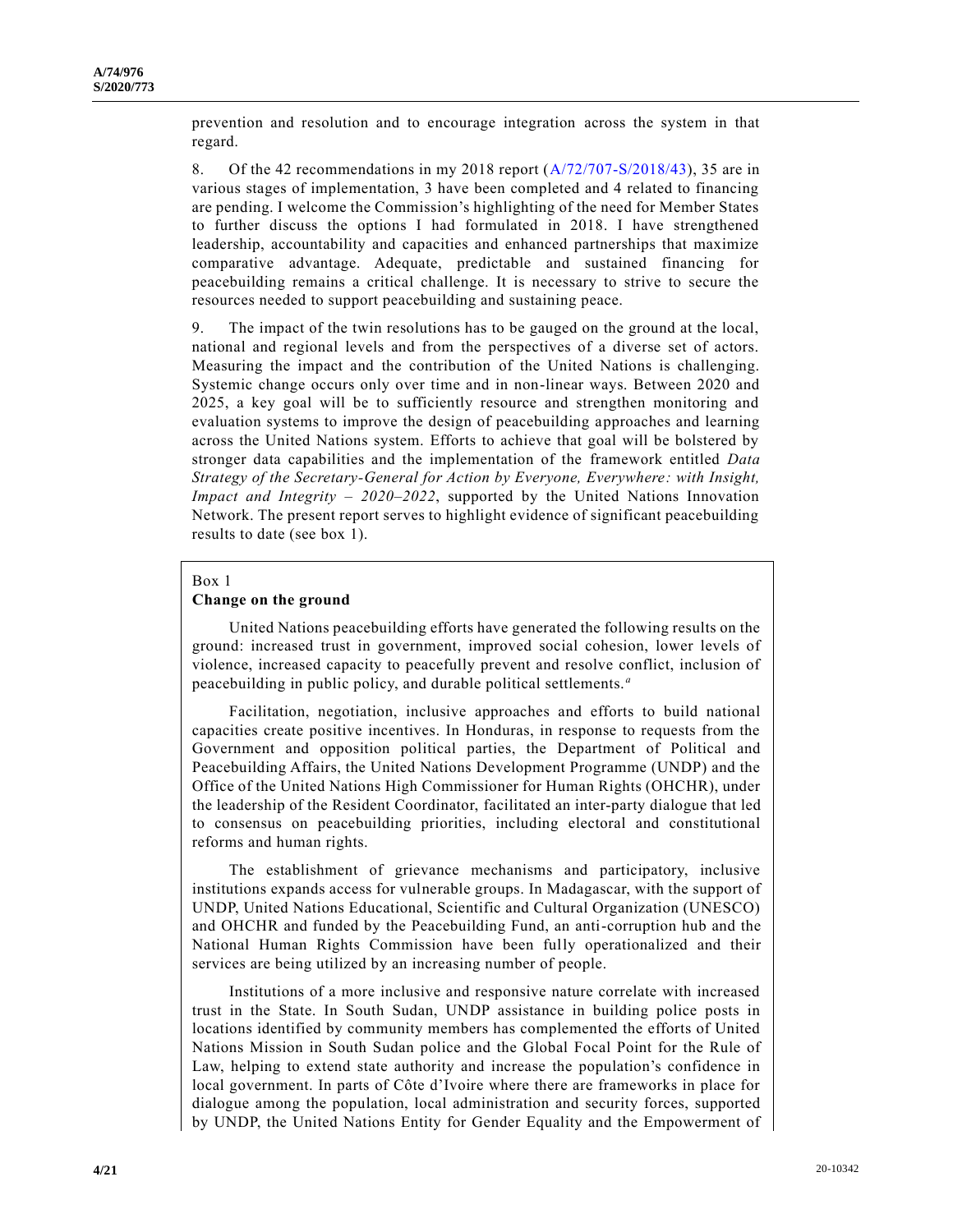Women (UN-Women) and UNESCO and funded by the Fund, public confidence in security forces increased from 52 to 72 per cent for the period 2016–2019. Inter-community dialogues, capacity-building, and monitoring and early warning systems, supported by the United Nations Children's Fund, the United Nations Population Fund, the International Organization for Migration, the United Nations Food and Agriculture Organization and civil society partners, contributed to social cohesion among ethnic groups, which 92 per cent of the surveyed population recognized.

*a* In the preparation of the present report, 400 documents were consulted, including independent evaluations, thematic papers, surveys and project reports, in which approximately 300 examples were highlighted from more than 35 countries. While not mapping the full spectrum of United Nations peacebuilding efforts and impact, the examples do indicate real and progressive impact.

# **II. Comprehensive cross-pillar approaches to peace**

10. Comprehensive cross-pillar approaches to building and sustaining peace are the cornerstone of the work of the United Nations to promote the coherence of international efforts in support of national Governments and their people. Sustaining peace has been integrated into 300 outcome documents from United Nations intergovernmental bodies since 2015, and in double the number of Security Council resolutions in 2019 compared to 2015. Security Council resolution [2417 \(2018\)](https://undocs.org/en/S/RES/2417(2018)) on the connection between armed conflict and food insecurity is an example of the recognition of the linkages among the pillars of work, namely development, humanitarian, human rights, and peace and security.

11. Member States and regional organizations are promoting conflict prevention and advancing integrated approaches. Examples include the 2019 Aswan conclusions on sustainable peace and development in Africa; the work of the European Union to systematically apply a joined-up approach to humanitarian assistance, development and peacebuilding; and initiatives in Africa, Asia, Latin America and the Pacific to support South-South cooperation and capacity-building for peacebuilding. The 2019 Global Refugee Forum, held in support of the global compact on refugees [\(A/73/12](https://undocs.org/en/A/73/12(PartII))  [\(Part II\)\)](https://undocs.org/en/A/73/12(PartII)), yielded commitments from Member States and other stakeholders, including to create enabling conditions for refugees to return home in safety and dignity. Among international and financial institutions, there is increasing agreement on the value of holistic, prevention-based approaches. The aim of the strategy of the World Bank Group that addresses fragility, conflict and violence, which covers the period 2020–2025, is to strengthen resilience to help countries to address root causes of conflict, with a focus on prevention and a people-centred approach. Other examples include the recommendation on the humanitarian-development-peace nexus prepared by the Development Assistance Committee of the Organization for Economic Cooperation and Development<sup>6</sup> and the resolution on sustaining peace as a vehicle for achieving sustainable development, adopted in Geneva on 28 March 2018 by the Inter-Parliamentary Union at its 138th assembly.

12. The Peacebuilding Commission is a flexible intergovernmental platform that promotes national ownership and strengthens coordination and coherence among partners and across the United Nations system. The Commission has adjusted its workplan in response to the COVID-19 pandemic and convened virtually to discuss national and regional implications for peacebuilding and sustaining peace.

<sup>6</sup> OECD/LEGAL/5019, available at [https://legalinstruments.oecd.org/en/instruments/OECD-](https://legalinstruments.oecd.org/en/instruments/OECD-LEGAL-5019)[LEGAL-5019.](https://legalinstruments.oecd.org/en/instruments/OECD-LEGAL-5019)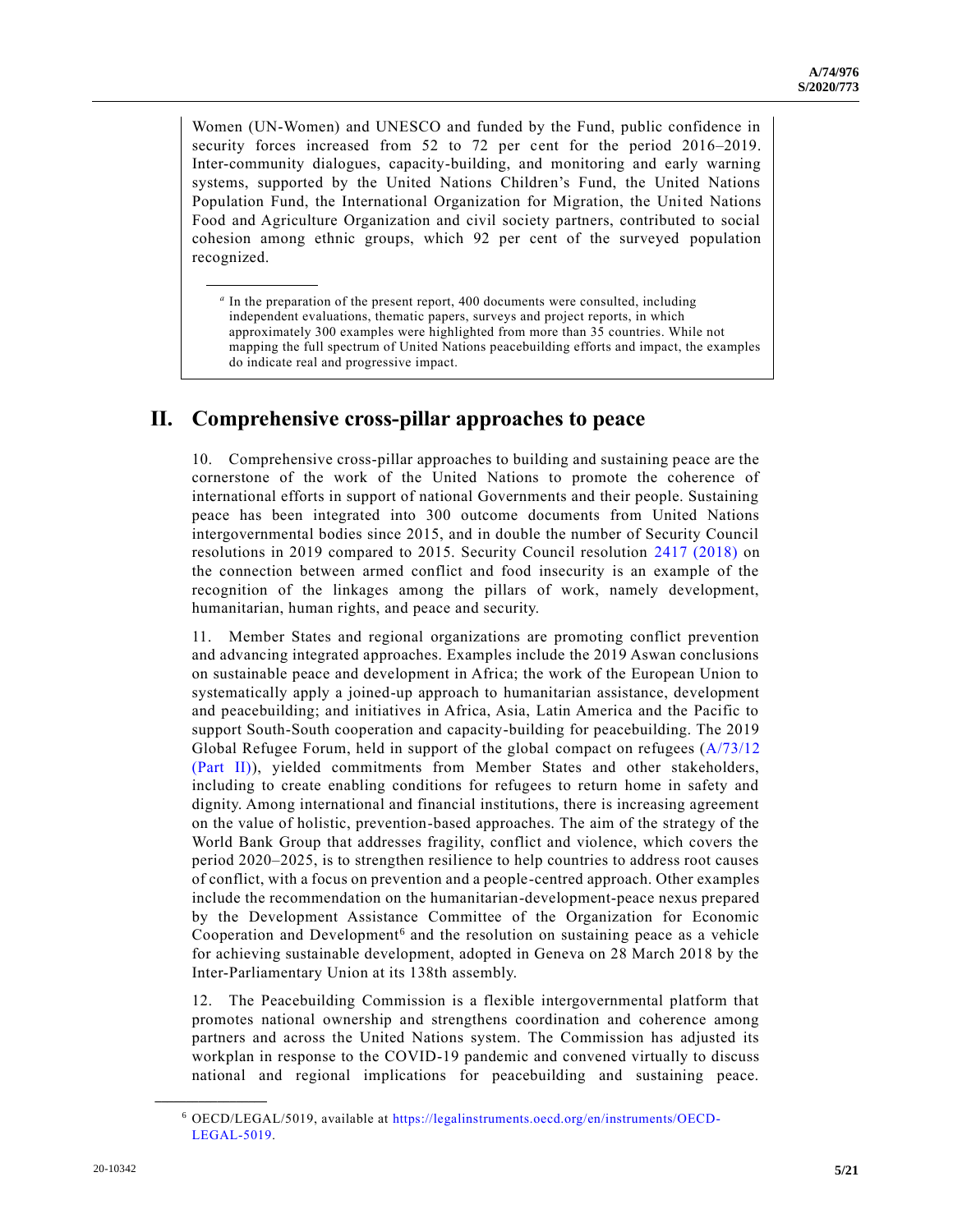Engagement across 17 countries and regions<sup>7</sup> since 2016 has supported national efforts to address political, socioeconomic, development and security challenges. Engagement in support of Burkina Faso has strengthened international follow-up and delivery on commitments for the Government's priority action plan. Since 2017, the Commission has served as a venue for the Gambia to discuss progress and challenges related to women and youth in political and peace processes and decision-making, security sector and constitutional reform, transitional justice, human rights, and good governance, including regular updates from my Special Representative for West Africa and the Sahel. The Commission more systematically integrated the gender dimensions of peacebuilding into its work by adopting its gender strategy in 2016. I welcome the Commission's decision to report annually on implementation and to prioritize the implementation of the strategy. I also welcome discussions to develop an implementation plan on youth, peace and security.

13. The Commission has taken part in 18 joint meetings with the General Assembly, Security Council or Economic and Social Council since 2016. Aided by the annual appointment by the Peacebuilding Commission of an informal coordinator, and in accordance with presidential statements [S/PRST/2017/27](https://undocs.org/en/S/PRST/2017/27) and [S/PRST/2018/20,](https://undocs.org/en/S/PRST/2018/20) the Commission's advisory role with regard to the Council has expanded, in particular during the review and drawdown of peacekeeping operations and special political missions. The Commission provided advice to the Security Council on 50 occasions between 2016 and 2019, including written advice on mandate renewals of the United Nations Multidimensional Integrated Stabilization Mission in the Central African Republic (MINUSCA), the United Nations Integrated Peacebuilding Office in Guinea-Bissau (UNIOGBIS) and the United Nations Office for West Africa and the Sahel (UNOWAS). An informal interactive dialogue held in March 2019 informed the preparations for the Security Council visit to the Sahel. The Commission's bridging role with regard to the Economic and Social Council has included annual joint highlevel meetings since 2017. A Commission side event at the humanitarian affairs segment of the 2019 joint high-level meeting served to promote complementarity between peacebuilding and humanitarian support in the Central African Republic and to highlight the work of UNOWAS to support the Economic Community of West African States in addressing the impact of cross-border transhumance on peace and development in West Africa and the Sahel. The 2020 Economic and Social Council operational activities for development segment also served to underscore the need to better connect actions in development, humanitarian assistance and peace. There is potential for greater collaboration with the Security Council. I welcome the Commission's consideration of the designation of an informal coordinator to liaise with the General Assembly and the Economic and Social Council. Designating a coordinator would contribute to closer cooperation and coherence among intergovernmental bodies, including the governing bodies of agencies, funds and programmes.

14. Since January 2019, work related to the restructured peace and security pillar has driven a more multidimensional, whole-of-pillar approach throughout various phases of conflict, and closer collaboration with the development, human rights and humanitarian sectors. The United Nations reforms position the Department of Political and Peacebuilding Affairs as the lead entity supporting the Organization's efforts to prevent and resolve conflicts at the global level and play a central role in advancing the agendas on women and peace and security and on youth, peace and security, underpinned by the Department's "Strategic plan: 2020–2022". The

 $7$  The 14 countries are Burkina Faso, Burundi, the Central African Republic, Colombia, the Gambia, Guinea, Guinea-Bissau, Kyrgyzstan, Liberia, Papua New Guinea, Sierra Leone, Solomon Islands, Somalia and Sri Lanka, and the three regions are the Great Lakes, the Lake Chad Basin, and West Africa and the Sahel.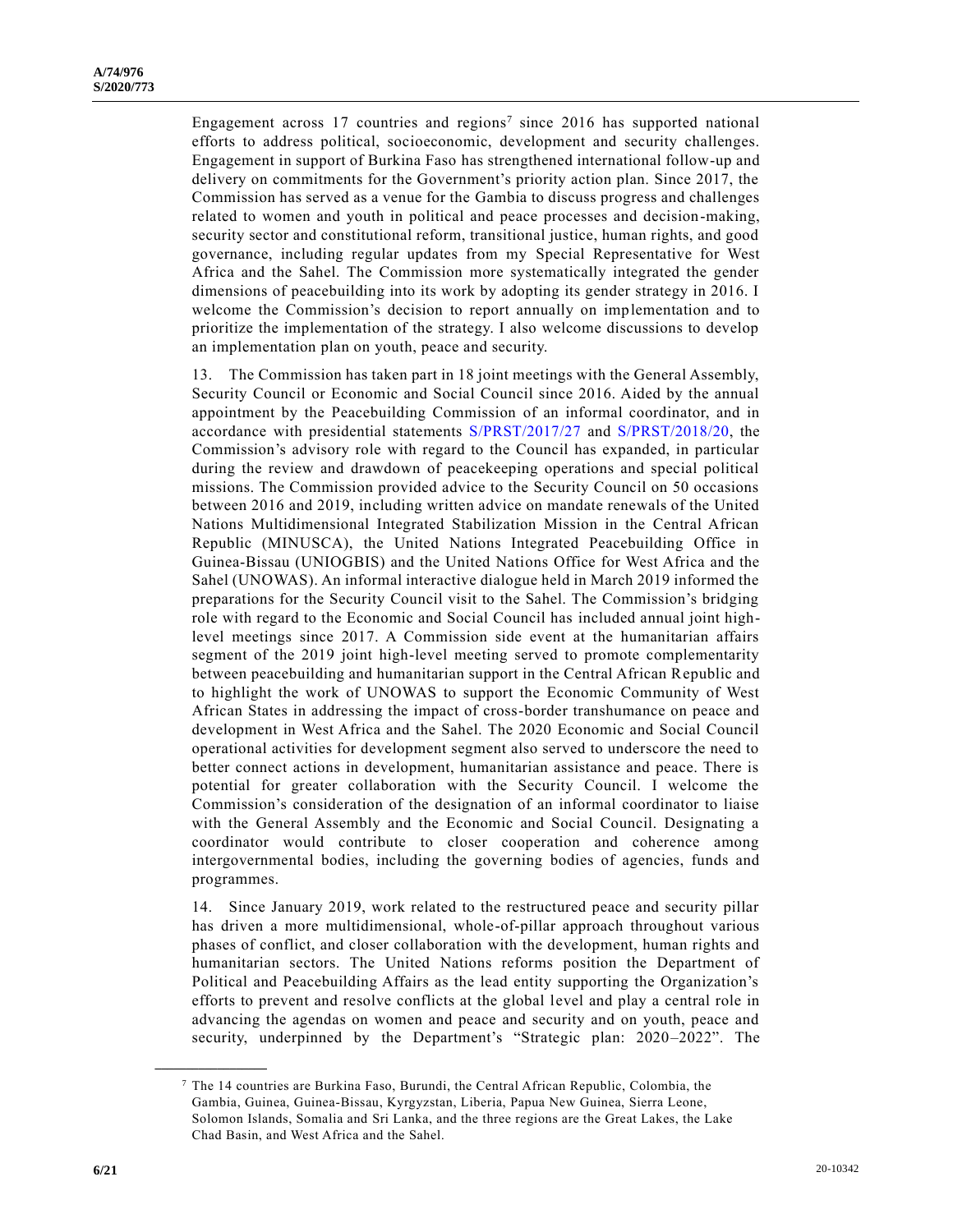Department is providing support, including in the contexts of transitions, good offices, assistance with mediation efforts and peace processes, and help to ensure peaceful election processes or defuse tensions related to elections. Ten distinct reform initiatives for the peace and security pillar are on track, with identified targets and leads.<sup>8</sup> The pillar's regional structure, comprising the Department of Political and Peacebuilding Affairs and the Department of Peace Operations, has become a hub for political analysis that grounds the Organization's work, in particular through backstopping of peace operations and guidance on tailored support for resident coordinator offices. Early results are emerging from the Central African Republic (box 2) and Burkina Faso (box 3). Regional strategies informed by regional p artners drive more coherent responses. One such strategy is the United Nations Regional Prevention Strategy for the Horn of Africa, which is informed by the African Union and the Intergovernmental Authority on Development and led by my Special Envoy for the Horn of Africa. My Special Envoy for the Great Lakes Region continued to convene platforms for information-sharing and joint analyses among United Nations presences to promote complementary peacebuilding efforts. My Personal Envoy for Bolivia worked with local and international facilitators to help national actors to reach an agreement to de-escalate the crisis following the October 2019 elections and hold credible and inclusive elections in 2020. He has since worked with the Resident Coordinator and the United Nations country team to design and implement the United Nations system initiative to consolidate peace in Bolivia to ensure that preventive efforts are sustained prior, during and after the electoral process. I continue to prioritize culture change to fully inculcate an approach based on prevention and sustaining peace throughout the pillar, as underscored by the above-mentioned Departments in their vision for the peace and security pillar.

15. Special political missions play an important prevention role in increasingly complex situations and have made significant contributions to preventing large -scale violence in a number of cases. Special political missions in Central Africa, Central Asia and West Africa serve as platforms for preventive diplomacy and dialogue. In Iraq, following large-scale protests at the end of 2019, the Electoral Assistance Office of the United Nations Assistance Mission for Iraq (UNAMI) provided technical assistance and advice to the Council of Representatives, at its request, on electoral reform and the reorganization of the Independent High Electoral Commission.

16. The Declaration of Shared Commitments on United Nations Peacekeeping Operations includes a reiteration of support for the role of peacekeeping operations in peacebuilding and sustaining peace and the importance of coordination with other actors to lay the foundations for sustaining peace beyond the lifetime of a peacekeeping operation. When sustaining peace through multidimensional peacekeeping operations, it is important to seek to strengthen national ownership and capacity and, in doing so, to ensure integrated analysis and planning, in particular for transitions. It is also important to seek greater coherence within the United Nations system.

17. The development system is more integrated, cohesive and transparent, with empowered, independent resident coordinators leading country teams in joint analysis and joined-up planning and programming as well as mainstreaming core norms and standards, with the aim of supporting Member States in achieving the Sustainable Development Goals. In many countries, achieving the Goals will require stepped-up support by country teams to address prevention and peacebuilding challenges. Data collected through the United Nations Sustainable Development Group information management system point to a system that is moving in the right direction, with 95 per cent of country teams reporting that joint approaches have strengthened their

<sup>8</sup> [A/75/202;](https://undocs.org/en/A/75/202) and [https://reform.un.org/content/benefits-tracker.](https://reform.un.org/content/benefits-tracker)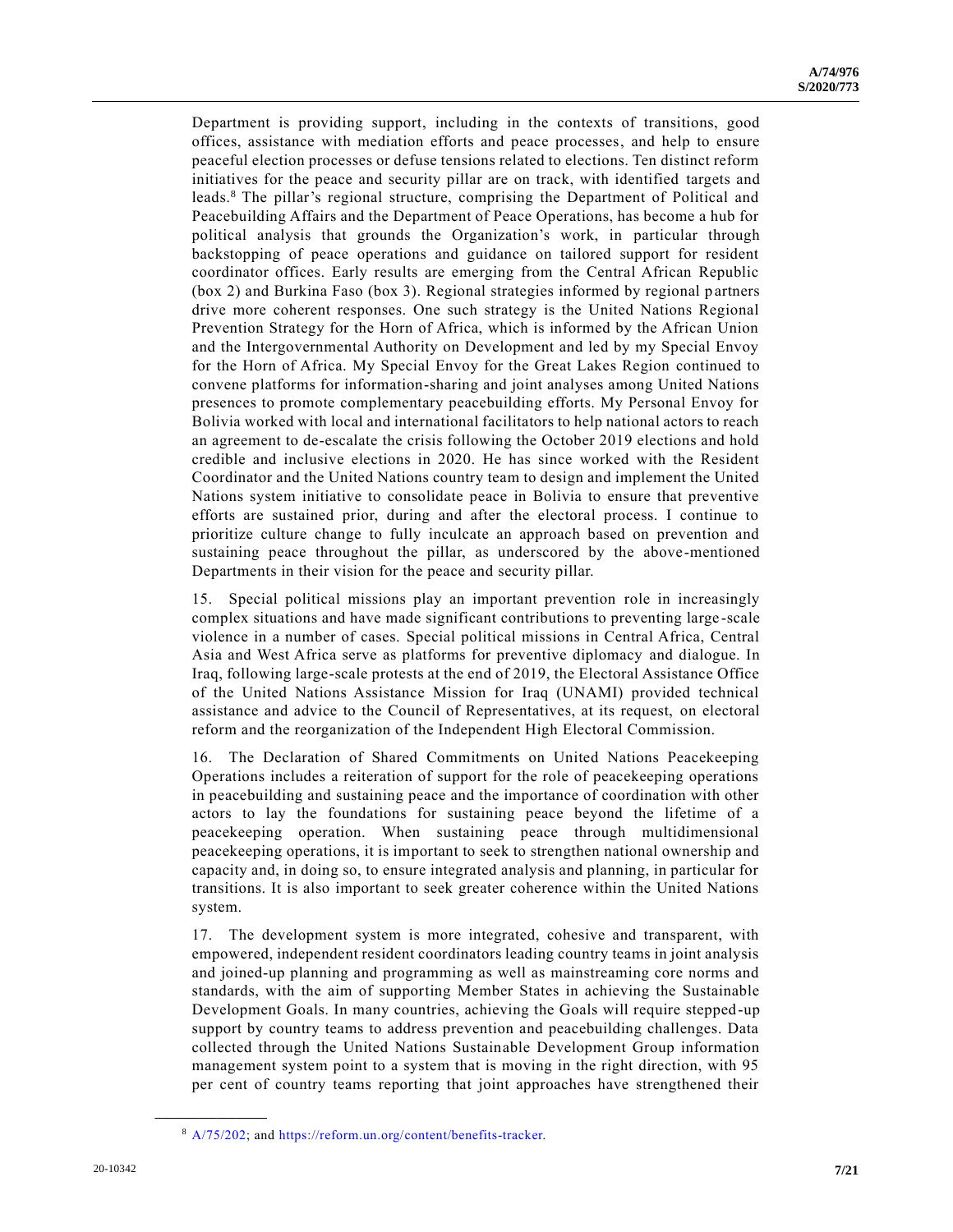relationships with Governments (see [E/2020/54](https://undocs.org/en/E/2020/54) and [A/75/79-E/2020/55\)](https://undocs.org/en/A/75/79). According to the results of the 2019 survey of programme country Governments conducted by the Department of Economic and Social Affairs of the Secretariat, the Governments of two thirds of programme countries indicated that resident coordinators had shown an increased capacity to support national development priorities. A new internal mutual accountability framework has been launched. The new common country analysis and the United Nations Sustainable Development Cooperation Frameworks facilitate support for national partners on the basis of joint multidimensional risk analysis. According to the results of the 2019 survey of resident coordinators conducted by the Department of Economic and Social Affairs, 57 per cent of the Sustainable Development Cooperation Frameworks explicitly addressed peacebuilding and 90 per cent substantively addressed drivers of needs, risk and vulnerability. Almost 90 per cent of partner Governments agree that the Frameworks have helped to align United Nations activities more closely with national needs and priorities. In Tunisia, a multi-stakeholder risk analysis identified root causes of conflict, such as exclusion and inequalities, and approaches to prevent or mitigate those risks. In Somalia, the common country analysis and the United Nations country results reports are a joint endeavour of the United Nations Assistance Mission in Somalia (UNSOM) and the country team. In Guinea-Bissau, conflict analysis conducted by UNIOGBIS enabled a more unified understanding of the root causes of conflict, which helped to define peacebuilding priorities.

18. A systemic focus on prevention and multidimensional approaches to peace with closer alignment among pillars has improved delivery in the field, including through increased substantive and technical expertise for resident coordinator offices. Across the globe, the offices now have standardized capacities for coordination, planning, economic analysis and communications as well as monitoring and evaluation. In addition, in countries facing specific challenges, additional office capacities exist for analysis, constitution-making, disarmament, demobilization and reintegration, electoral assistance, mediation, mine action, public administration, rule of law, security sector reform and support for partnerships with international financial institutions. Colombia offers an example of complementarity between a special political mission with a verification mandate and a country team supporting peacebuilding activities, including assistance in the reintegration of combatants and reconciliation among communities. A continued focus on the implementation of the Final Agreement for Ending the Conflict and Building a Stable and Lasting Peace, signed in 2016, is intended to help to seize opportunities in Colombia to bring lasting reductions in violence and to uphold development gains in former conflict areas. To that end, the special political mission regularly facilitates dialogue among the parties and other stakeholders on the implementation of the Agreement.

19. The Peacebuilding Fund continues to serve an important integration function between country teams and missions. In 2019, 30 per cent of the Fund's investments supported transition settings, 39 per cent supported peacekeeping settings and 12 per cent supported countries with special political missions. In Somalia, the Mediation Support Unit of the Department of Political and Peacebuilding Affairs supported local peace processes and advised on the design of Fund initiatives, and UNSOM is now an implementing partner in most Fund projects. The Fund's strategy for the period 2020–2024 represents its most ambitious plan to date, maintaining core focus areas while scaling up support for cross-border and regional approaches, transition contexts and inclusion of women and youth in political and peacebuilding processes.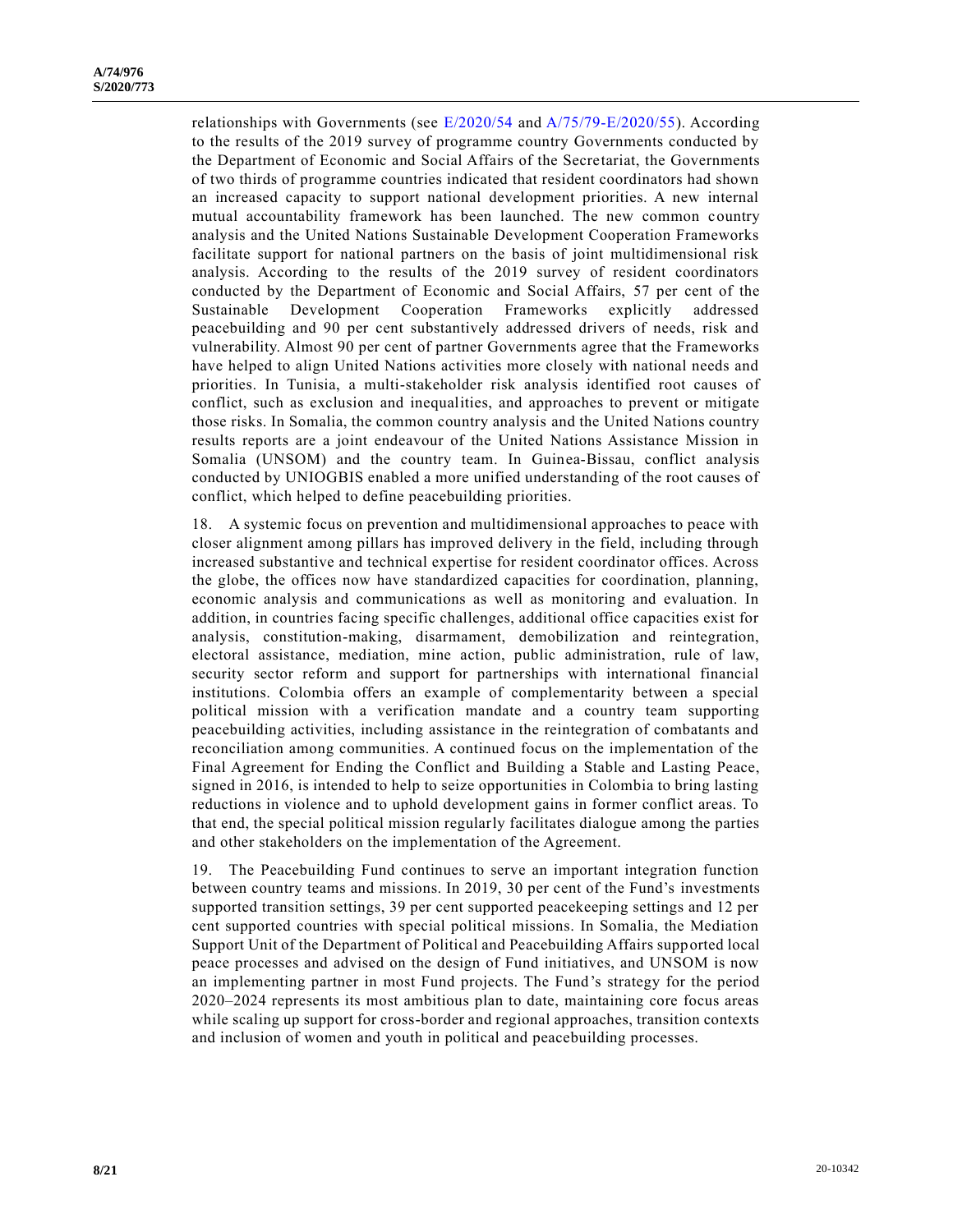## Box 2

## **Cross-pillar collaboration to sustain peace in the Central African Republic**

In the Central African Republic, the United Nations Multidimensional Integrated Stabilization Mission (MINUSCA), the United Nations country team and international and regional partners are working with stakeholders at the regional, national, local levels. The Mission plays a critical role in supporting the political process, including the implementation of the Political Agreement for Peace and Reconciliation in the Central African Republic, signed in 2019, in partnership with the African Union, the Economic Community of Central African States and others, including the European Union. At the regional level, MINUSCA works with the United Nations Regional Office for Central Africa, which has provided good offices support that has been instrumental in reactivating bilateral joint commissions with Cameroon, Chad and the Congo.

While the environment remained fragile, 2018 and 2019 saw a 42 per cent decrease in human rights violations, and conflict-related civilian casualties decreased by 82 per cent since the signing of the Agreement. The United Nations Peacebuilding and Development Assistance Framework, developed by MINUSCA and the country team, is aligned with the National Recovery and Peacebuilding Plan, which is based on a joint assessment conducted by the European Union, the United Nations, the World Bank and the African Development Bank.

The Peacebuilding Commission has provided an international platform for discussion of the implementation of the Agreement and the Plan, the 2020–2021 elections and cooperation among international financial institutions. The discussion is intended to help with the formulation of advice to be provided to the Security Council ahead of the renewal of the mandate of MINUSCA. In May 2020, the Commission convened to discuss the implications of the coronavirus disease in the Central African Republic.

A quick Peacebuilding Fund disbursement of \$23.9 million allowed the United Nations Food and Agriculture Organization, the International Organization for Migration (IOM), the United Nations Development Programme (UNDP), the United Nations Entity for Gender Equality and the Empowerment of Women (UN-Women), the United Nations Population Fund and civil society partners, in close coordination with MINUSCA and the Government, to support coordination and communication mechanisms as well as the Commission on Truth, Justice, Reparation and Reconciliation, special mixed security units and prefectural committees for the implementation of the Agreement. The Mission, UNDP, the United Nations Children's Fund, the United Nations Office on Drugs and Crime, UN-Women and the United Nations Volunteers programme support human rights and the restoration of justice through the Special Criminal Court. Community violence reduction programmes initiated by MINUSCA are being implemented, including by IOM, in seven locations in Paoua and Bambari, supported by the Peacebuilding Fund. The programmes have contributed to a decline in violence by providing vocational training and employment opportunities for youth.

20. The United Nations system continues to refine tools for integrated analysis and approaches. Multidisciplinary missions on mainstreaming, acceleration and policy support, led by the United Nations Development Programme (UNDP), have supported 51 countries since 2016. In 2017, engagement in Mali in this regard led to greater alignment of municipal strategies with the National Development Plan and emphasis on excluded communities. In May 2020, I initiated a comprehensive review of the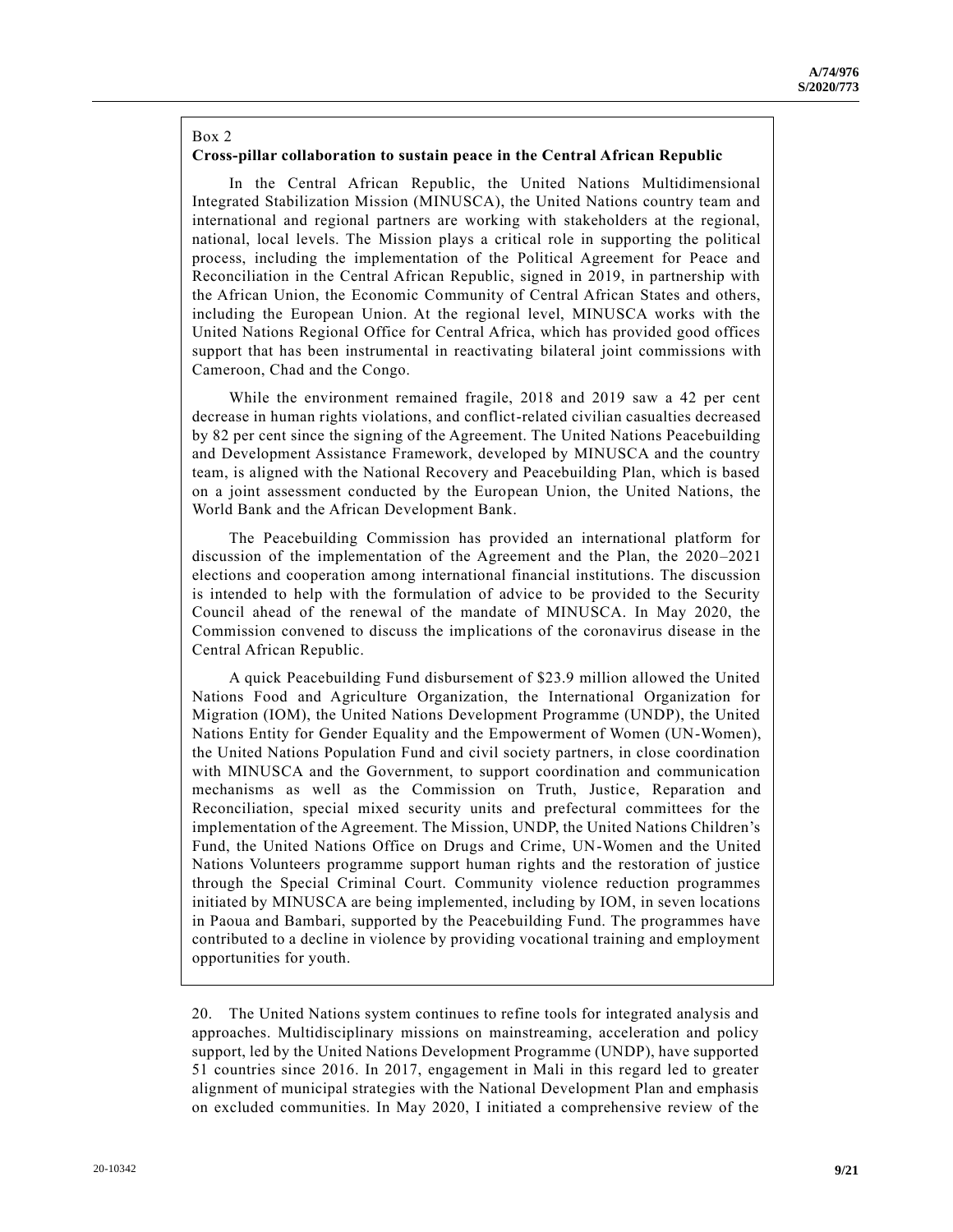Policy on Integrated Assessment and Planning in order to fully reflect my vision for integrated, predictable cross-pillar action.

21. More effective collaboration is emerging among humanitarian, development and peace actors.<sup>9</sup> According to data collected through the United Nations Sustainable Development Group information management system, all country teams report that changes have been made to activities in response to reforms, in particular highlighting improved joint analysis, planning and programme implementation. Country-level decision-making platforms bring together stakeholders to design multisectoral approaches to challenges. One example, the Shabunda action plan in South Kivu, Democratic Republic of the Congo, led by the United Nations Organization Stabilization Mission in the Democratic Republic of the Congo, brings together authorities, the country team and civil society partners to address conflict-related sexual violence, which significantly decreased in 2019. In the Central African Republic and Chad, the United Nations Food and Agriculture Organization (FAO), the International Organization for Migration (IOM) and WFP supported national and local actors to improve management of cross-border transhumance by building resilience to climate change and strengthening community engagement. In Kyrgyzstan, through the work of a Fund-supported civil society organization, young people have been empowered to play key roles in identifying peacebuilding needs and to take them up with local authorities. As a result, youth agendas, which have had a gender focus, have been increasingly integrated into local government policies and development plans. A task team of the United Nations Sustainable Development Group, co-chaired by UNDP, the United Nations Entity for Gender Equality and the Empowerment of Women (UN-Women) and the Peacebuilding Support Office, is dedicated to ensuring Headquarters-level policy coordination on transitions and recovery. The regional monthly review mechanism, co-chaired by the Department of Political and Peacebuilding Affairs, the Department of Peace Operations and UNDP, with the active participation of the new Development Coordination Office, is the main Headquarters forum for cross-pillar prevention discussions. Now in its third year, the Joint Steering Committee to Advance Humanitarian and Development Collaboration has worked closely with resident coordinators, country teams and, where present, missions, supporting joint analyses to inform coherent programming in Burkina Faso, Chad, Cameroon, Ethiopia, the Niger, Nigeria, Somalia and, more recently, the Sudan.

22. The international human rights framework, in particular the obligations of Member States under the Universal Declaration of Human Rights and human rights treaties, provides a critical foundation for sustaining peace. In my call to action for human rights, I articulated how the entire United Nations system can make fuller use of human rights tools to support Member States. The collective work of the United Nations to advance human rights is grounded in a commitment to identifying root causes and responses to crisis. To this end, with regard to the peace and security and development pillars, advances are being made in the use of human rights mechanisms, such as special procedures, the treaty bodies and the universal periodic review, and the recommendations those mechanisms make in support of Member States. Human rights protection responsibilities are being further institutionalized across the system, and senior leadership access to advice and expertise on human rights is being expanded.<sup>10</sup>

23. Objectives related to peacebuilding and sustaining peace are increasingly mainstreamed across the United Nations system. The Office of the United Nations High Commissioner for Refugees (UNHCR) included prevention and stabilization in

<sup>9</sup> Centre on International Cooperation, *The Triple Nexus in Practice: Toward a New Way of Working in Protracted and Repeated Crises* (New York, 2020).

<sup>&</sup>lt;sup>10</sup> Gert Rosenthal, "A brief and independent inquiry into the involvement of the United Nations in Myanmar from 2010 to 2018", 29 May 2019.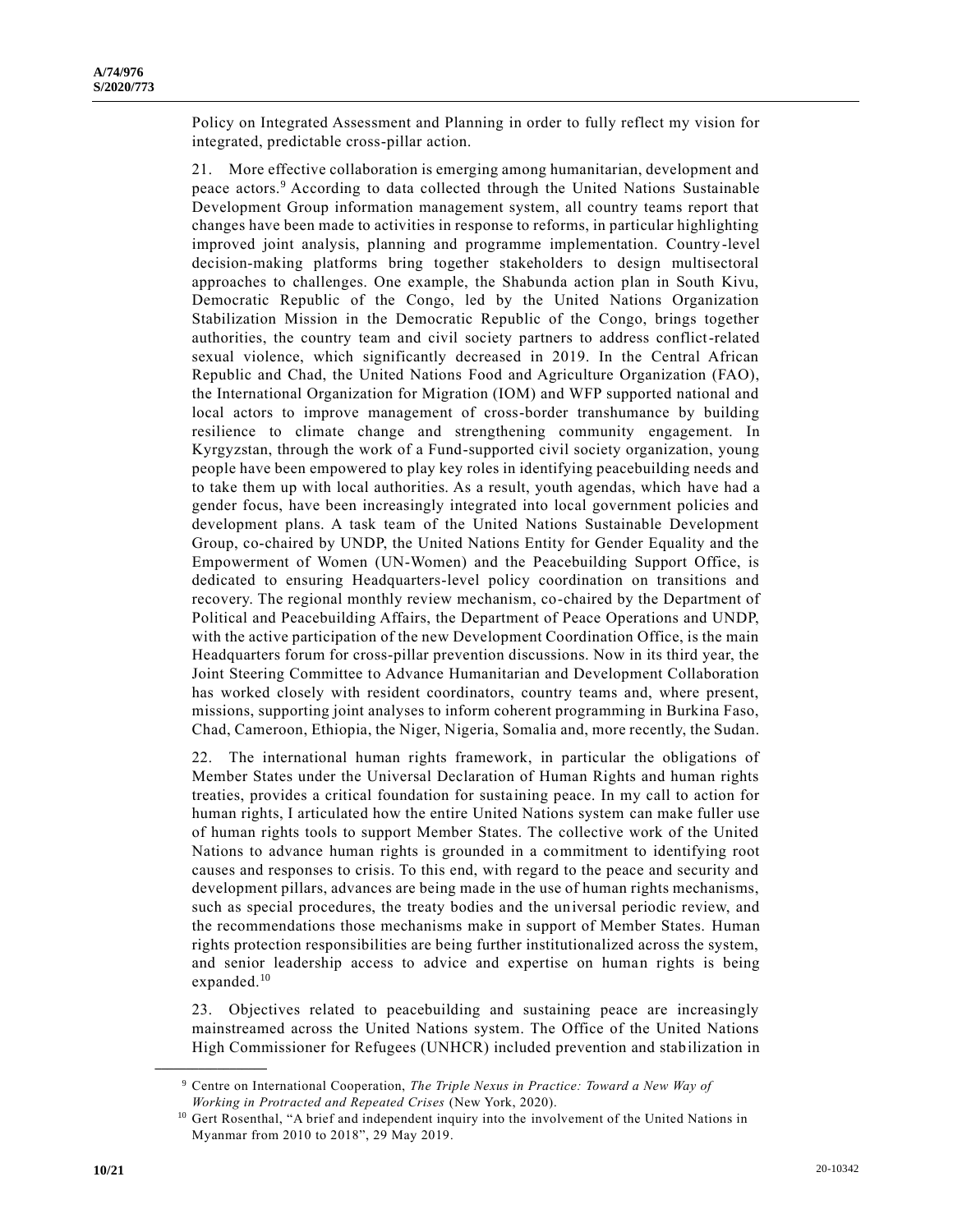its strategic directions for the period 2017–2021, with particular attention afforded to durable solutions for internally displaced persons and the prevention of statelessness. The International Organization for Migration works on addressing c auses and drivers of displacement and facilitating lasting solutions through community-based peacebuilding. Investment in supply-chain and related infrastructure, supported by WFP and the United Nations Office for Project Services, enhances peacebuilding by enabling access to basic services and economic opportunities. Similarly, FAO and WFP are helping communities to manage competition over land, water and other natural resources and the multiple dimensions of food insecurity. The United Nations Population Fund (UNFPA) identified peacebuilding as a guiding principle for its strategic plan for the period 2018–2021. The World Health Organization has issued guiding principles on implementing health interventions conducive to peace in conflict settings. The Office of the United Nations High Commissioner for Human Rights (OHCHR) included prevention in its management plan for the period 2018 – 2021 and adopted a prevention strategy. A total of 59 United Nations Children's Fund (UNICEF) country offices supported child-centred social services, in particular education, with a view to fostering community engagement and trust and promoting young people's participation. Conflict-sensitive approaches are being strengthened, including through forthcoming guidance on conflict sensitivity, peacebuilding and sustaining peace from the United Nations Sustainable Development Group. As underlined by the group of independent eminent persons, the United Nations system is determined to continue transcending divides in humanitarian, development and peace work to ensure effective and coherent responses.

24. Innovation in cross-pillar collaboration has emerged, including through the United Nations Innovation Network and the Innovation Cell of the Department of Political and Peacebuilding Affairs. New technologies have supported inclusive peace processes, including online dialogues by my special envoys and the Standby Team of Senior Mediation Advisers, the use of which has been accelerated by COVID-19. Examples include support for the strategy of my Special Envoy for Yemen to enhance women's participation in the Yemen peace process. The climate security mechanism of the Department, UNDP and the United Nations Environment Programme addresses climate-related security risks by leveraging capacities and coordinating inter-agency activities. A toolbox for climate-related security risk analysis has been developed. The United Nations Network on Migration, which supports the implementation of the Global Compact for Safe, Orderly and Regular Migration, is ensuring system-wide coordination with regard to the contribution of well-managed migration to peace. The further development of the integration of mental health and psychosocial support into peacebuilding is envisaged with a view to increasing the resilience and agency of people and communities.

#### Box 3

## **Joined-up and prevention-focused approach in Burkina Faso**

United Nations support for Burkina Faso illustrates the system's ability to drive a holistic conflict prevention approach in a non-mission setting. The United Nations country team worked with the United Nations Office for West Africa and the Sahel and received technical support from across the system, on mediation, security sector reform and the prevention of violent extremism, to strengthen its footprint with the establishment of five integrated subregional offices to support the Government's efforts. A prevention and peacebuilding assessment, conducted by the United Nations, the European Union, the World Bank and the African Development Bank at the request of the Government, helped to prioritize peacebuilding within existing budgets and led to improved coordination and alignment of support with the Government's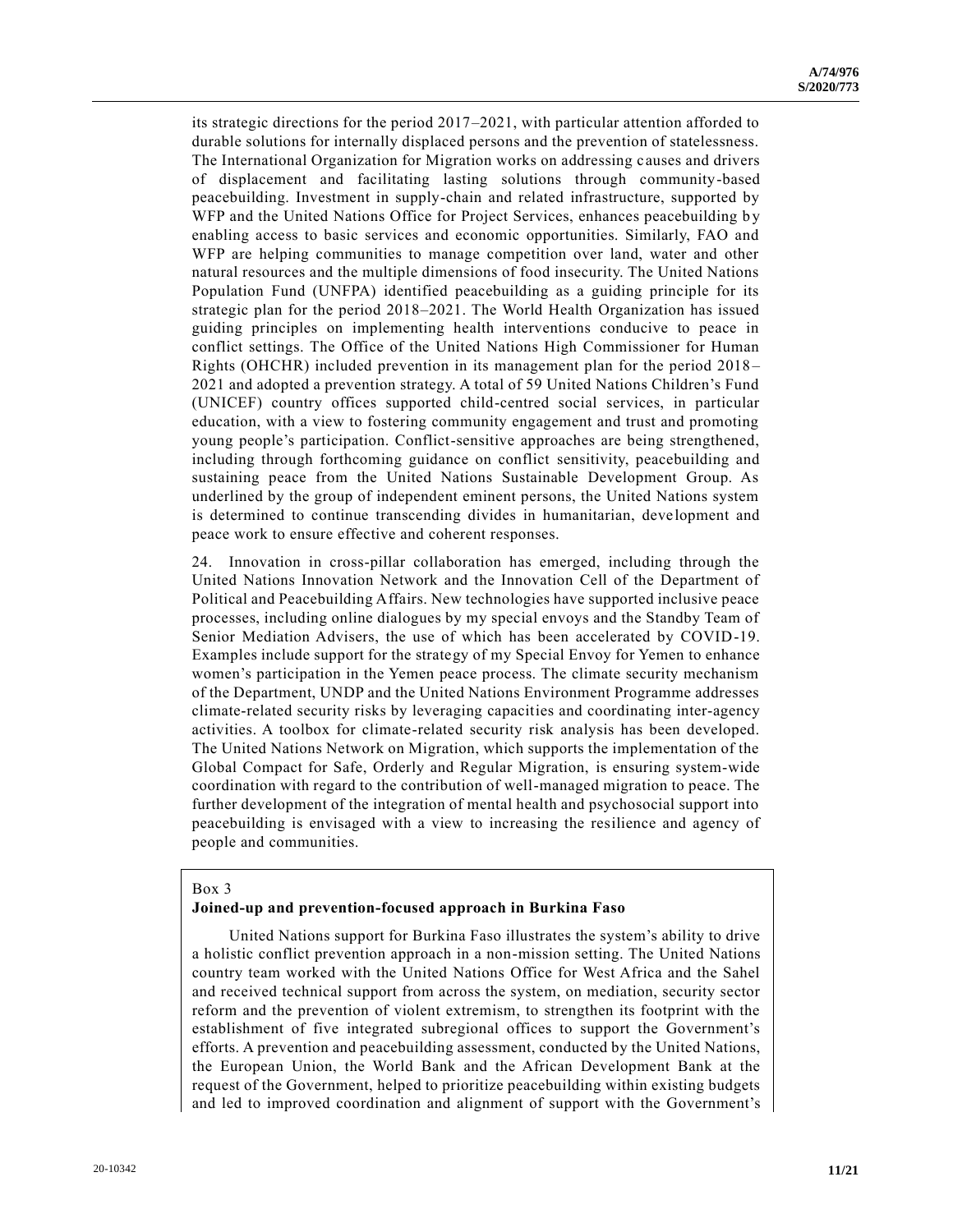priority action plan in the areas of security and the rule of law, social services, local governance, and resilience and social cohesion.

The Peacebuilding Fund approved \$2.3 million in 2019 for initiatives led by the International Organization for Migration, the Office of the United Nations High Commissioner for Refugees and civil society partners, including to strengthen the capacities of women and youth to prevent conflict in their communities, in particular in cross-border areas. Security and defence forces of more than 2,000 are supporting public activities, and community-based policing has enabled forces to interact with local leaders and build trust with the population by implementing community solutions to security threats.

## **III. Leadership, accountability and capacity to build and sustain peace**

25. The Organization's commitment to strengthening national capacities for peacebuilding and sustaining peace has been evident in several peace and security contexts. In Guinea-Bissau, UNIOGBIS supported a national human rights defenders' network in monitoring the human rights context in the 2019 election. The network has since become a strategic partner of UNIOGBIS in its early warning efforts. In Libya, since 2018, the United Nations Support Mission in Libya and UNDP have implemented a joint programme on policing and security, providing assistance to improve capacities and establish policing and rule of law services that are more effective and public-oriented. In Iraq, UNAMI trains local human rights organizations and lawyers. In Yemen, a project implemented by IOM and FAO in the Governorates of Sana'a and Lahij helped water user associations to resolve 15 water-related conflicts and increase access to water for an estimated 27,000 farmers. In the regions of Mopti and Ségou in Mali, WFP, FAO and UNHCR supported laboratories for peace, bringing together women, men, young people, elected municipal officials, and community and religious leaders to negotiate ceasefire agreements that led to a significant decrease in intercommunity violence. In 2019, the Mediation Support Unit supported the Resident Coordinators in Malawi, Somalia and Sri Lanka by coaching national interlocutors on mediation skills to support local peacemaking efforts. In Colombia, support from the United Nations Democracy Fund helped to restore local media networks in regions affected by armed conflict. In the Niger, volunteer women mediators are now part of land commissions to prevent conflict over natural resources. See box 4 for additional information on local peacebuilding and sustaining peace.

26. The youth, peace and security agenda promotes the role of young women and men as positive forces for building peaceful and just societies. In Burundi, UNICEF, UNFPA and the United Nations Educational, Scientific and Cultural Organization (UNESCO), supported by the Peacebuilding Fund, work with more than 1,000 young agents of peace in local communities and 57 associations to resolve local conflicts and strengthen social cohesion. In 2017, the United Nations Regional Office for Central Africa cooperated with the Economic Community of Central African States and UNESCO to jointly develop and launch a three-year programme to build the capacity of youth to manage an early warning system with a view to promoting peace and security in Central Africa. The United Nations Regional Centre for Preventive Diplomacy for Central Asia organized the first-ever government-youth dialogue in Central Asia and Afghanistan. An evaluation of UNICEF support for young people in peacebuilding showed that developing relevant life skills had demonstrable impact on the ability of young people to prevent, resolve and transform conflicts. As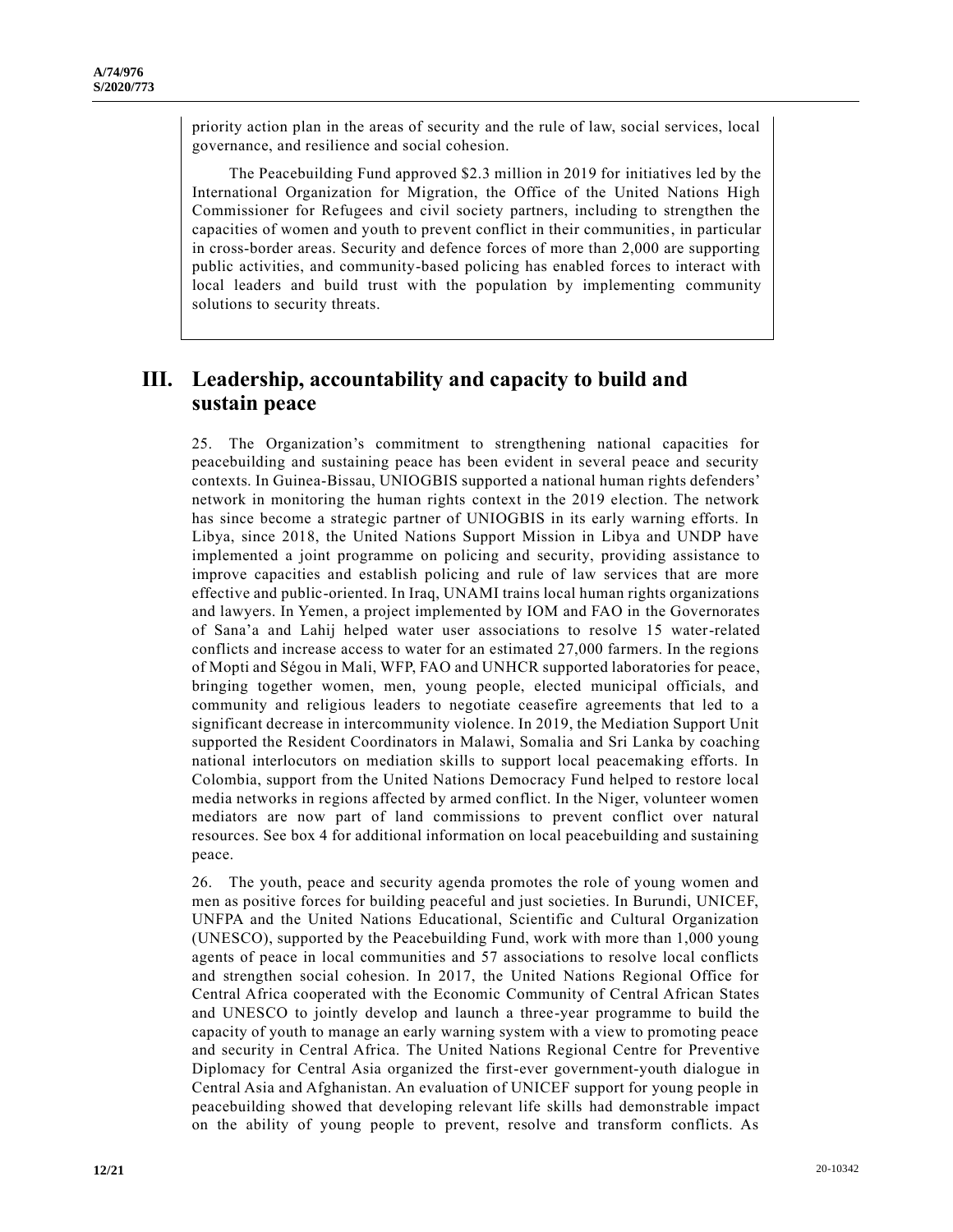highlighted in my first report on youth, peace and security [\(S/2020/167\)](https://undocs.org/en/S/2020/167), core challenges include structural barriers limiting the participation of young people and their capacity to influence decision-making; violations of their human rights; and insufficient investment in facilitating their inclusion, in particular through education. Prioritizing education in approaches to peace, including conflict-sensitive curricula for peace and non-violence, is considered catalytic.

27. Accountable, inclusive and responsive governance is critical to building and sustaining peace. Five years into the implementation of the 2030 Agenda, the uneven nature of national advances in ending violence, promoting the rule of law, strengthening institutions and increasing access to justice is of serious concern. <sup>11</sup> Equitable access to basic social services builds trust in government institutions, reduces perceived exclusion and strengthens social cohesion. Inclusive and accountable institutions accelerate progress on all Sustainable Development Goals. The United Nations Joint Programme on Local Government and Decentralized Service Delivery in Somalia<sup>12</sup> helped to build trust between citizens and the government through basic service delivery and increased avenues for citizen participation in governance. The United Nations Legal Identity Agenda, led by the Department of Economic and Social Affairs of the Secretariat, UNDP and UNICEF, supports national, sustainable civil registration, vital statistics and identity management systems as building blocks of inclusive and accountable governance. In Guinea-Bissau, UNICEF support for the civil registration and vital statistics system increased birth registration and confidence in state services.

28. The unprecedented challenges arising from COVID-19 are testing the effectiveness of health systems and social services and trust in institutions and systems of governance. But the crisis also offers opportunities to strengthen institutions, reduce inequalities and enhance dialogue and social cohesion, including through community participation in response and recovery, as articulated in the "United Nations comprehensive response to COVID-19: saving lives, protecting societies, recovering better". Conflict-sensitive, coherent and preventive approaches that help to address the present health and humanitarian crisis will contribute to sustainable peace. United Nations support for Member States in this regard is guided by the "United Nations framework for the immediate socioeconomic response to COVID-19", developed by the United Nations Sustainable Development Group.

### Box 4

**\_\_\_\_\_\_\_\_\_\_\_\_\_\_\_\_\_\_**

### **Local peacebuilding and sustaining peace**

The United Nations increasingly supports local peacebuilding capacities and initiatives, recognizing that peace is more sustainable when peacebuilding efforts are locally owned, led and implemented. Examples collected for the present report highlight cases in which communities peacefully resolve conflicts and resist violence, including in Chad, Colombia, Guinea-Bissau, Liberia, Mauritania, Solomon Islands and Somalia. The United Nations Assistance Mission in Afghanistan has been strengthening local conflict resolution mechanisms to end disputes, foster community cohesion and promote inclusive peacebuilding, which have led to the successful resolution of a long-standing water dispute in Nangarhar province. In the Niger, through the efforts of the United Nations Food and Agriculture Organization and the United Nations Entity for Gender Equality and the Empowerment of Women (UN-Women), supported by the Peacebuilding Fund, more than 350 local peace

<sup>&</sup>lt;sup>11</sup> See *The Sustainable Development Goals Report 2019* (United Nations publication, Sales No. E.19.I.6); and General Assembly resolution [74/4.](https://undocs.org/en/A/RES/74/4)

<sup>&</sup>lt;sup>12</sup> The Joint Programme is implemented by the International Labour Organization, the United Nations Capital Development Fund, UNICEF, the United Nations Development Programme and the United Nations Human Settlements Programme (UN-Habitat).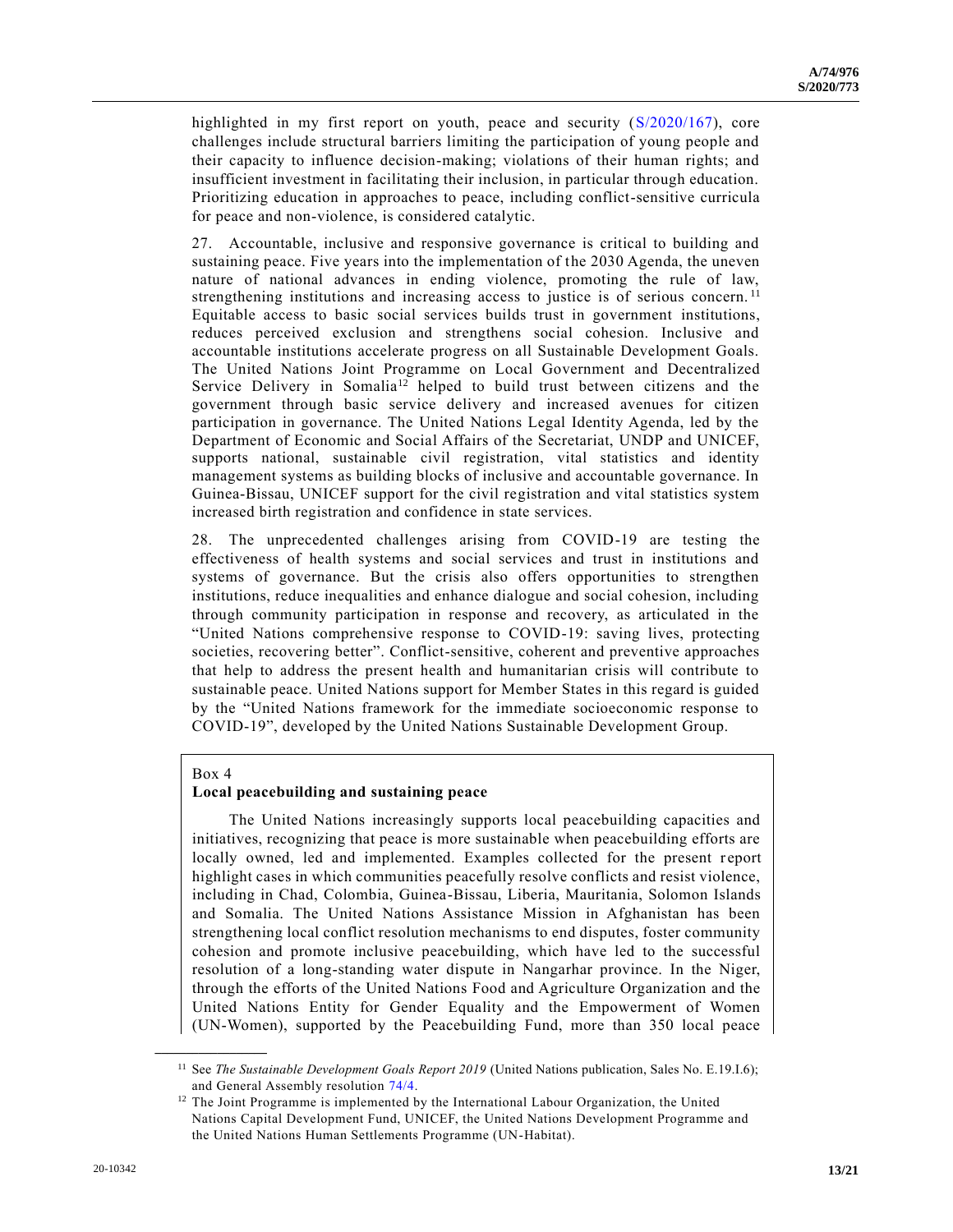structures comprising more than 10,000 members in 60 villages have resolved more than 480 local conflicts between farmers and herders from January to May 2020. In Iraq, with the support of the Women's Peace and Humanitarian Fund, women-led peacebuilding interventions at the community level have increased local authorities' appreciation of women as agents of peace. In Abyei, to prevent conflict over grazing land and water, the International Organization for Migration and the United Nations Interim Security Force for Abyei jointly conduct pre- and post-migration conferences for farmers and herders. In the Democratic Republic of the Congo, building on their role as conflict prevention actors in local communities and supported by the United Nations Organization Stabilization Mission in the Democratic Republic of the Congo, women advocated for armed elements to demobilize and contributed to the signing of a peace agreement in Ituri.

Restoring community peace structures during periods of conflict can also foster trust and collaboration over the long term. Local peacebuilding initiatives can play a valuable role in the responses to the coronavirus disease (COVID-19), creating collaborative environments for communities, health workers and government institutions. In Libya, a countrywide network of local mediators, supported by the United Nations Support Mission in Libya and the United Nations Development Programme, has developed an independent online campaign in which it advocates for an end to the ongoing conflict and for unified efforts to fight COVID-19. When community-based peace initiatives are integrated into local governance mechanisms, their ongoing contribution is sustained, paving the way for structural changes. *<sup>a</sup>* In Kosovo,*<sup>b</sup>* women's networks and a joint European Union-United Nations leadership programme enabled women activists and organizations to advocate for genderresponsive dialogue processes and women's representation at all levels of leadership.

*<sup>a</sup>* See Peace Direct and Alliance for Peacebuilding, "Local peacebuilding: what works and why", 6 June 2019.

29. At the heart of my development system reforms, resident coordinators are now vested with greater authority and capacities to fulfil their functions, including development coordination, with clear lines of accountability. The resident coordinator job description, including competencies, aligned with the United Nations system leadership framework, has been revised. In addition, the selection, training and talent management process for resident coordinators is being strengthened progressively. Barriers to external applicants have been removed and the Development Coordination Office is now identifying candidates, with a five-year horizon. As the independent eminent persons underlined, it is important to find people with appropriate competencies and experience for conflict-affected settings and during transitions and provide them with adequate training, underpinned by accountability. Each resident coordinator office now has five core positions. According to the results of the 2019 survey of resident coordinators, the offices now have greater capacities and more diverse skill sets, and more than 90 per cent of resident coordinators believe that the country team values the new office as a common resource for analysis, policy and programming.

30. Strengthening capacities to respond with regard to the humanitariandevelopment-peace nexus has been central to United Nations reform efforts. To support field leadership, the United Nations system has continued to expand its toolbox of integrated support. Flexible and timely surge capacity is critical in responding to emerging threats to peace and, thus, an area envisaged to be further strengthened. Already, UNDP has a dedicated roster of experts for rapid response and

*<sup>b</sup>* References to Kosovo shall be understood to be in the context of Security Council resolution [1244 \(1999\).](https://undocs.org/en/S/RES/1244(1999))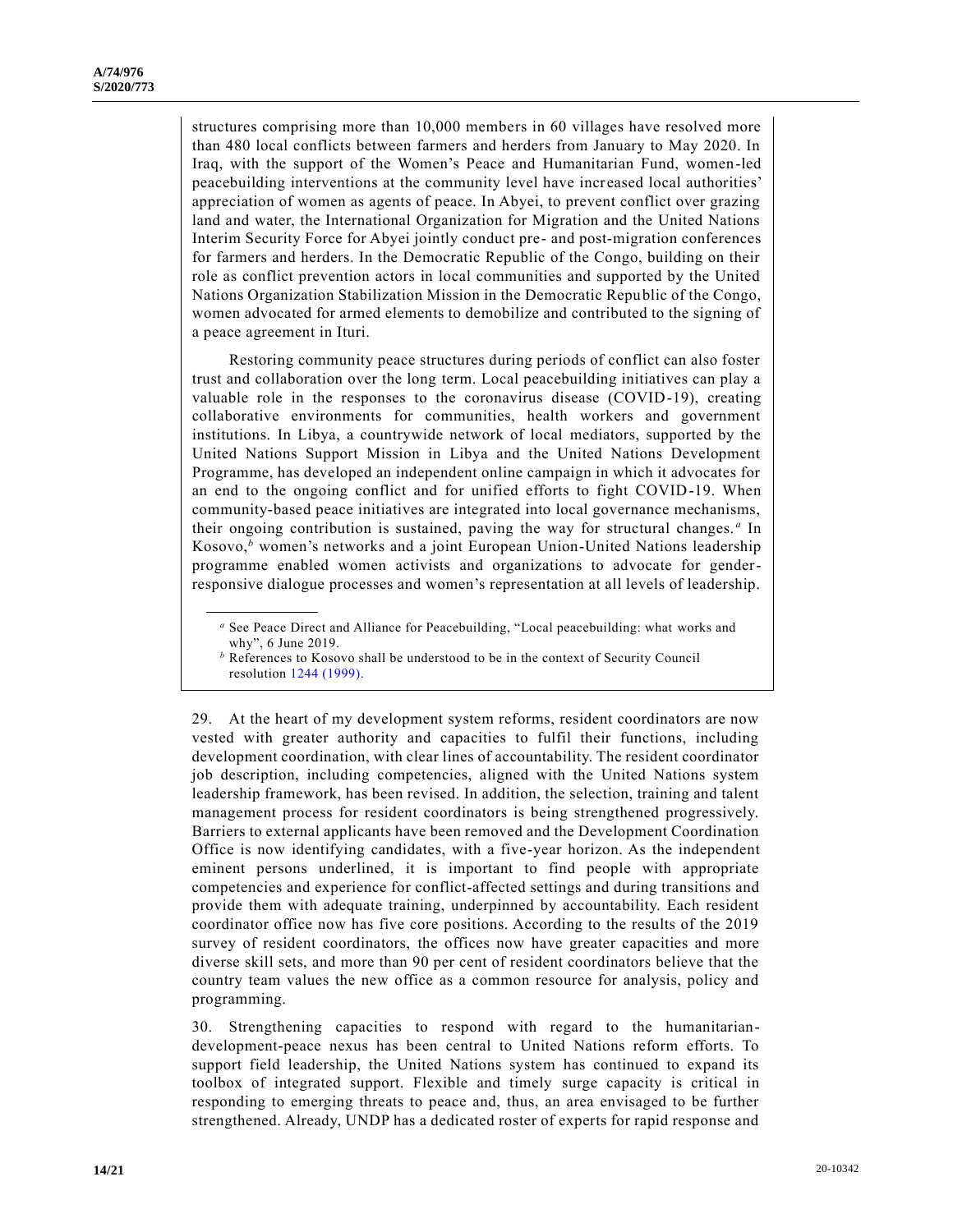has deployed 124 peacebuilding experts since 2016. The Peacebuilding Fund launched a roster of deployable experts to support project design and evaluation. Other entities, including FAO, UNICEF and WFP, have created teams dedicated to peace and conflict issues.

31. The UNDP-Department of Political and Peacebuilding Affairs Joint Programme on Building National Capacities for Conflict Prevention is a centrepiece of the system's support, with an expanded cadre of 56 peace and development advisers and regional specialists in six locations. Peace and development advisers have assisted national stakeholders by supporting inclusive dialogue processes, preventive diplomacy and social cohesion efforts in Cambodia, Guatemala, the Republic of Moldova and Sierra Leone. In Chad, Tunisia and countries in the Caribbean and the Pacific, the advisers ensured increased understanding of climate-related security risks. They also worked on strengthening peace efforts across borders in Bangladesh, Ecuador, Myanmar and Uganda. More than 80 per cent have supported the participation of women or youth in conflict prevention.

32. The deployment of human rights advisers has been scaled up, with presences in 37 countries, and OHCHR has strengthened its field capacity as well. In Malawi, human rights analysis informed a dialogue with political and community leaders, led by the Resident Coordinator, and work with UNDP and the Standing Police Capacity of the United Nations Police Service to help the Malawi Police Service to improve the management of public demonstrations and policing in line with international human rights standards, which facilitated a secure and peaceful environment for the 2019 electoral period.

33. The Office of Rule of Law and Security Institutions of the Department of Peace Operations, a system-wide service provider, is increasing deployment to support country teams, including 28 in 2019. The cross-pillar arrangement of the Global Focal Point for the Rule of Law brings together analysis, planning and programming. In the Democratic Republic of the Congo, Global Focal Point partners have helped to bring justice for war crimes and crimes against humanity closer to the communities where the acts were perpetrated, including by facilitating victim and witness protection and supporting defence counsels and investigators. Over the past three years, almost 5,000 survivors have benefited from legal assistance which led to 2,661 judicial decisions.

34. The timing, modalities and desired outcomes of transitions require determination and implementation with national counterparts, civil so ciety and women's organizations, as well as alignment with national development plans. Planning needs to include bilateral actors and international financial institutions. Investments in transition settings are expected to account for the largest share of the Fund's investments in its strategy for the period 2020–2024. In Côte d'Ivoire, the Fund filled a critical gap during the transition from peacekeeping, sustaining the focus on peacebuilding efforts. Resident coordinator offices in transition settings ne ed to be adequately resourced to maintain political engagement, analyse risks to address potential conflict drivers, and provide technical assistance to national authorities.

35. In my planning directive for the development of consistent and coherent Unit ed Nations transition processes, in line with Executive Committee decision 2018/38, clear expectations of United Nations missions, country teams and Headquarters entities are indicated, namely to develop transition processes that are coherent and timely. The directive also includes a description of the key operational, financing and staffing issues and mechanisms to resolve them, and contains a call for articulating jointly, with government counterparts, support requirements for sustaining peace. In recent years, directives have guided integrated United Nations planning processes, including in Colombia, Haiti, Libya and the Sudan. The United Nations Transitions Project of UNDP, the Department of Political and Peacebuilding Affairs, the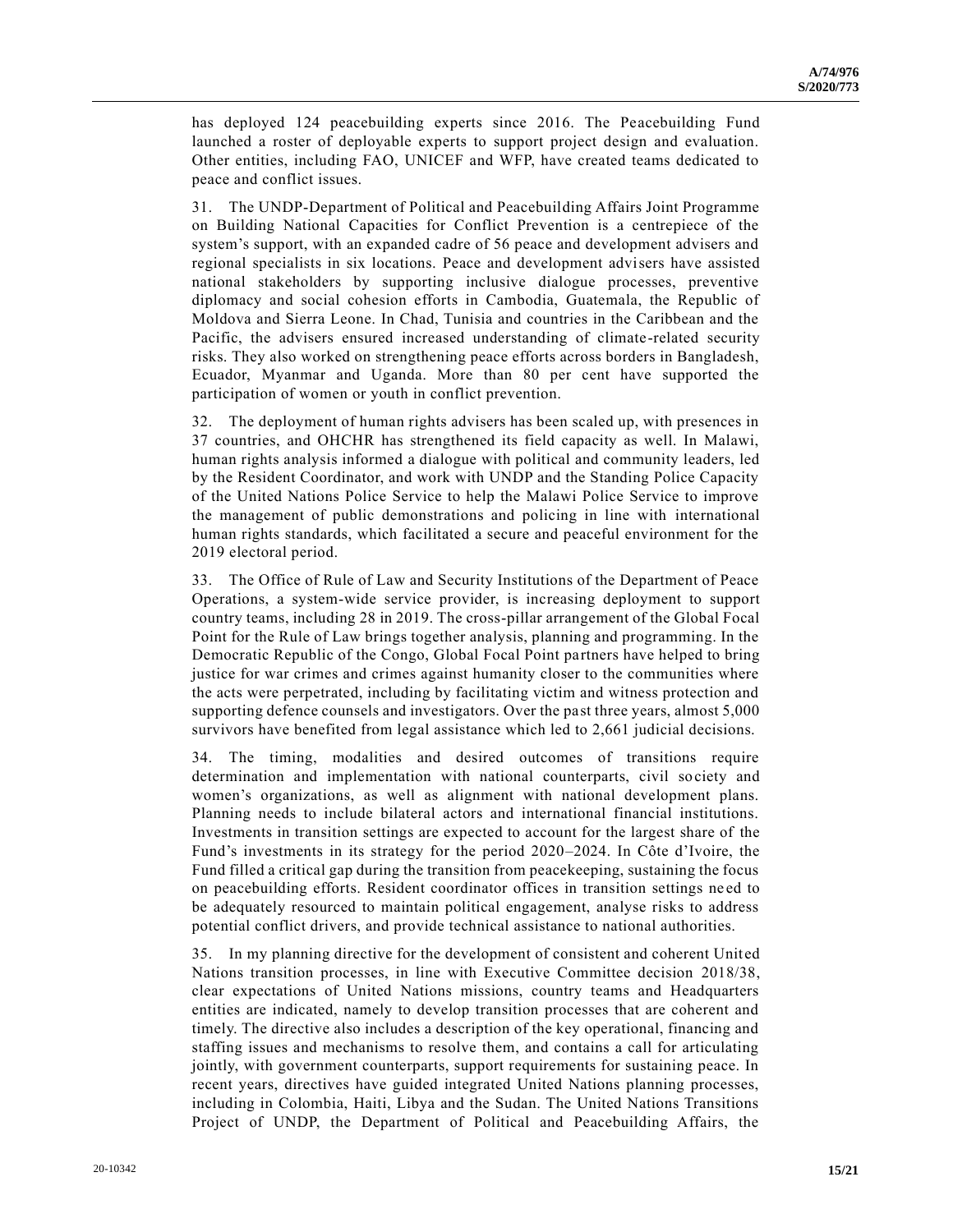Department of Peace Operations and Development Coordination Office has supported integrated assessment and planning processes in the Democratic Republic of the Congo, Guinea-Bissau, Haiti, Mali and the Sudan.

36. Support for the women and peace and security agenda is essential, including through the integration of gender equality and agenda-related issues into tools (see [S/2019/800\)](https://undocs.org/en/S/2019/800) and guidance material, such as the new policy of the Department of Political and Peacebuilding Affairs on women and peace and security. A genderresponsive conflict analysis in Haiti conducted by the Department of Peace Operations and UN-Women identified agenda-related priorities for the United Nations Mission for Justice Support in Haiti, ensuring they were taken up by its replacement, the new United Nations Integrated Office in Haiti.

37. The Peacebuilding Support Office and UN-Women have led the review and revision of the Seven-Point Action Plan on Gender-Responsive Peacebuilding. The Plan, adopted in 2010, has been aligned to sustaining peace and the Sustainable Development Goals in the following substantive areas: women's participation in political processes; ensuring security, safety and health of women and girls; promotion of women's and girls' rights and access to rule of law and justice; genderresponsive social services; gender-responsive government functions; and economic revitalization and livelihood. The seventh area is focused on the implementation of the Plan, including planning and analysis, financing, and gender architecture and staffing. The indicators will be aligned with the accountability framework on women and peace and security.

# **IV. Financing for peacebuilding**

38. Ensuring adequate, predictable and sustained resources for peacebuilding remains our greatest challenge, perhaps now more than ever, in the context of a global economic downturn. I share the fear, expressed by the independent eminent persons, that growing demands to address the pandemic could weaken the ability to build and sustain peace and put gains at risk. Local peacebuilders have similar fears. <sup>13</sup> Increased investments in peacebuilding initiatives will contribute substantially to building back better over the long term.

39. Devastating consequences including historic levels of unemployment and deprivation were articulated in my report entitled "Shared responsibility, global solidarity: responding to the socioeconomic impacts of COVID-19". The economic downturn is reducing financial flows to developing countries, including remittances and official development assistance (ODA). The share of total ODA allocated to conflict-affected countries and territories continued to increase in 2018, to 31.2 per cent. However, the share of the ODA committed to peacebuilding in such countries and territories declined to 11.4 per cent in 2018 (see figure). The proportion of ODA going to gender equality programmes is stagnating below 5 per cent.

<sup>&</sup>lt;sup>13</sup> Women's Peace and Humanitarian Fund, "Survey on COVID-19-related impacts and needs: WPHF CSO partners – summary of findings", 2020; and Conducive Space for Peace, Humanity United and Peace Direct, "COVID-19 and the impact on local peacebuilding", April 2020.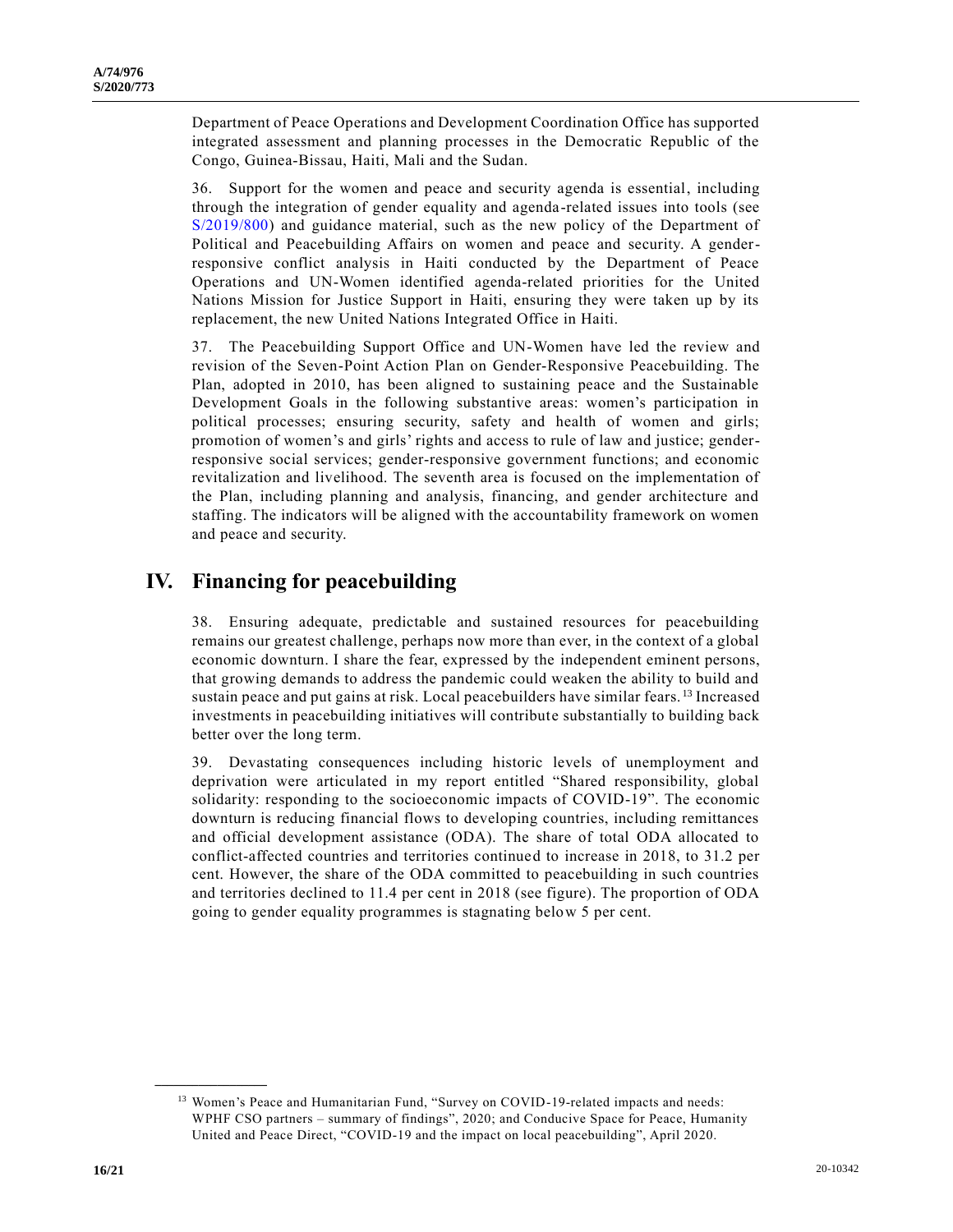

**Official development assistance in conflict-affected countries, 2008–2018**

*Source*: Peacebuilding Support Office of the Department of Political and Peacebuilding Affairs, based on data from the Organization for Economic Cooperation and Development.

*Abbreviation*: ODA, official development assistance.

40. Aided by the funding compact, 15 country-level pooled funds have been established since 2019, and contributions to inter-agency pooled funds increased to \$2.46 billion in 2018. Domestic budget allocation for peacebuilding is critical. I call on Member States to urgently step up their support to finance the 2030 Agenda as well, using the integrated national financing framework to finance national priorities (see [E/FFDF/2019/2\)](https://undocs.org/en/E/FFDF/2019/2). The contribution to peacebuilding of South-South cooperation can also be significant. The United Nations Office for South-South Cooperation is coordinating a system-wide strategy as part of the follow-up to the 2019 High-level Conference on South-South Cooperation.

41. In United Nations peacekeeping contexts, programmatic activities funded through assessed budgets can facilitate whole-of-system approaches to mandate implementation. In the Darfur region of the Sudan, assessed programmatic funding has expanded the geographical reach and presence of the country team through State liaison functions in areas from which the African Union-United Nations Hybrid Operation in Darfur (UNAMID) withdrew. In 2019, \$32 million in the UNAMID assessed budget for programmatic work, accompanied by \$20 million from the Peacebuilding Fund for country team partners, laid the foundations for sustaining peace beyond the lifetime of the peacekeeping operation. The Fund will continue its work in support of the new United Nations Integrated Transition Assistance Mission in the Sudan (UNITAMS).

42. In 2019, the Fund approved investments of \$191 million in 34 countries. A total of 40 per cent of all investments supported gender equality and women's empowerment. Between 2017 and 2019, an estimated \$7.65 in additional investments was catalysed for every \$1 disbursed by the Fund. A prototype of the funding dashboard for peacebuilding has been developed to enhance coordination and access to information across funding mechanisms.

43. For the period 2017–2019, contributions to the Fund have almost doubled, to \$370 million, and approvals have more than doubled, to \$564 million. However, the quantum leap I called for in support of the Fund has not been achieved. As a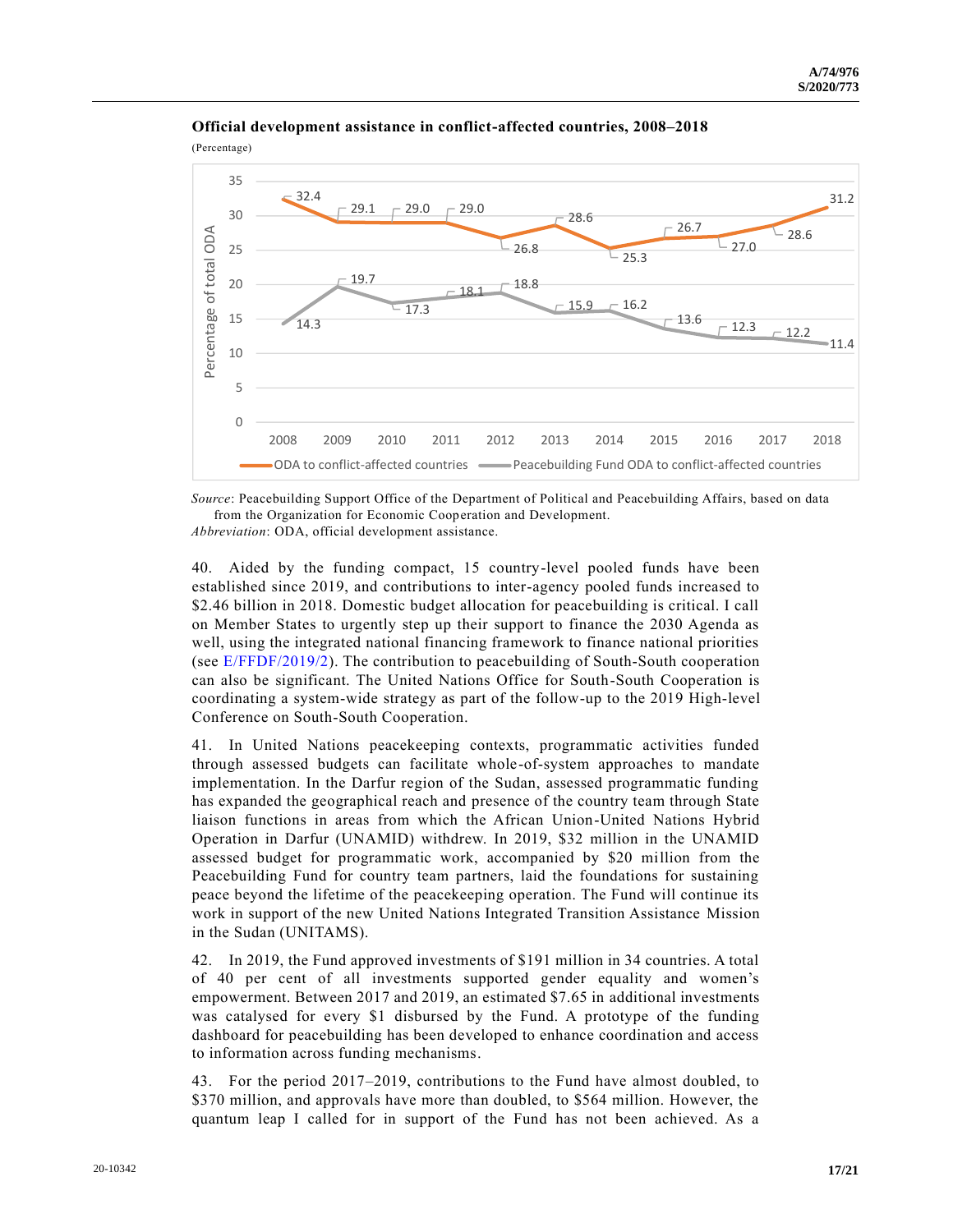consequence, support for some peacebuilding efforts had to be postponed or denied in 2019, namely in the Gambia, Guinea, Haiti and the Sudan. The Fund would be completely depleted by early 2021 if it were to respond to the present rate of requests.

44. In Colombia, the Fund is supporting private sector investments in conflictaffected areas through blended finance mechanisms, leveraging at a ratio of 1 to 7. The Fund provides timely and catalytic support, complementing the Central Emergency Response Fund, the Joint Sustainable Development Goals Fund and the United Nations COVID-19 Response and Recovery Fund. In response to COVID-19, the Peacebuilding Fund is helping resident coordinators, country teams and national partners to rapidly reallocate funds where needed. Priority areas include support for crisis response, local peace initiatives and community engagement in implementing ceasefires; inclusive dialogues; strategic communication to prevent misinformation and hate speech; and engagement of women and youth in COVID-19 responses. Collaboration between the Peacebuilding Fund, the Women's Peace and Humanitarian Fund and the Spotlight Initiative is supporting efforts by women's organizations to end gender-based violence and to make clear the linkages between violence against women and prevention, inclusive peace and security. The Saving Lives Entity fund, launched by the Peacebuilding Fund, the Office for Disarmament Affairs and UNDP, is a global fund for comprehensive approaches to small-arms and armed-violence reduction.

45. In 2018, at the request of Member States, I provided options to increase, restructure and better prioritize funding of United Nations peacebuilding activities. There has been very limited progress on their implementation. Predictable peacebuilding funding is acutely needed in settings with multidimensional peacekeeping operations, in particular in anticipation of and during transitions, where fulfilling mission mandates requires resources to support national ownership and capacity-building in aligning peace gains with longer-term development goals. Consistent with the Declaration of Shared Commitments on United Nations Peacekeeping Operations, and underpinned by my planning directive for the development of consistent and coherent United Nations transition processes, it is imperative to complement programmatic activities that are funded through assessed budgets in support of mandated mission tasks with funding for peacebuilding activities to further strengthen national ownership and capacities, accelerate transitions and the achievement of the Sustainable Development Goals, and maintain gains beyond the life cycle of peacekeeping missions.

46. Ensuring that missions have sufficient programmatic funding to support mandated peacebuilding activities will be a priority in my peacekeeping budget requests for 2021/22 to facilitate a transition towards a greater emphasis on peacebuilding efforts. The Peacebuilding Support Office can play a valuable role by supporting missions in operationalizing programmes with a view to transitioning mission responsibilities and modalities towards post-mandate capacities. The Fund, with its strategic focus on support for transitions, would ensure that these programmes administered on behalf of missions, with assessed contributions, support nationally owned and led initiatives that address root causes and conflict drivers to sustain peace over time. The requirement for programmatic funding increases when a multidimensional peacekeeping mission approaches drawdown, in line with the requirement to support national peacebuilding strategies in an integrated way to promote national ownership and donor coordination in the five years following closure. I call again for a quantum leap in support for the Fund and request that every Member State make a voluntary contribution to the Fund, which would reflect universal recognition of the importance of support for building and sustaining peace as a core mandate of the Organization. In the light of the ongoing drawdown of UNAMID, I also wish to recall my previous proposal for Member States to voluntarily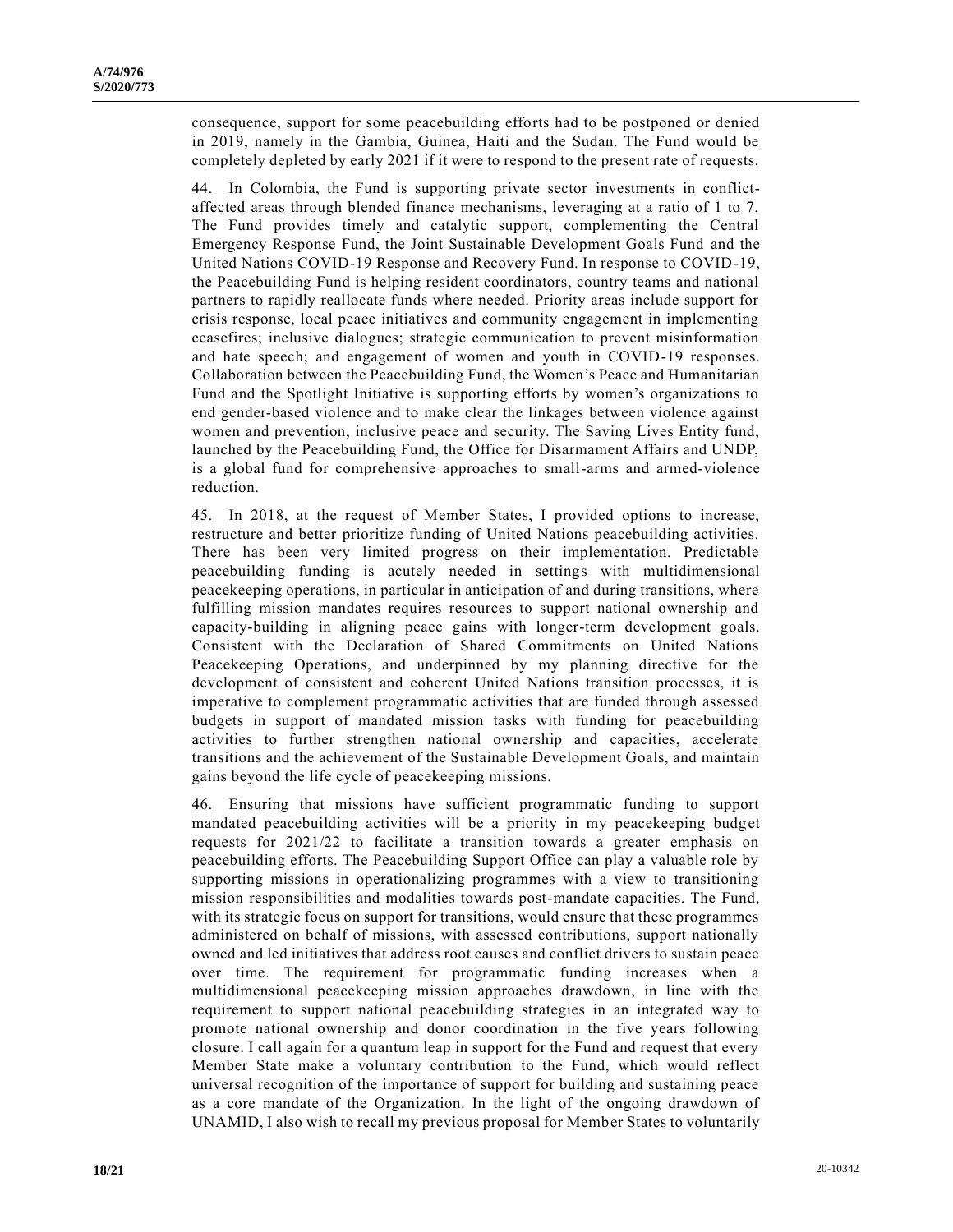commit the equivalent of 15 per cent of the final full-year budget of a closing peacekeeping mission to be contributed to peacebuilding activities each year for a period of two years following the end of a mission mandate.

47. I welcome the emphasis of the independent eminent persons on good peacebuilding donorship. More coherent approaches within donor institutions and between donors and international financial institutions will be vital in maintaining the focus on strategic, long-term priorities, in particular in times of crisis. Contributions to existing pooled funding mechanisms, preferably through multi-year and unearmarked funding, will foster greater synergies across funding instruments. I further urge donors to commit to spending at least 20 per cent of ODA on peacebuilding priorities in conflict settings.

## **V. Partnerships for peacebuilding and sustaining peace**

48. The Peacebuilding Commission continued to enhance partnerships with regional and subregional organizations, including convening annual interactive dialogues with the Peace and Security Council of the African Union. The Commission has also engaged international financial institutions, and there is scope to further strengthen collaboration with the World Bank and the African Development Bank, to mobilize coordinated support for peacebuilding priorities and development plans of countries in Africa, and with the International Monetary Fund (IMF).

49. Cooperation between the United Nations and the African Union on peacebuilding has been strengthened since the signing of the Joint United Nations-African Union Framework for Enhanced Partnership in Peace and Security, in 2017, and the African Union-United Nations Framework for the Implementation of Agenda 2063 and the 2030 Agenda for Sustainable Development, in 2018. The African Union-United Nations Framework on Human Rights will be signed in 2020 pursuant to the 2018 African Union-United Nations High-Level Dialogue on Human Rights. The African Union Commission is partnering with UN-Women to launch the African Women Leaders Network for African women to share leadership experiences and lessons. High-level advocacy missions to support regional and national processes on women and peace and security have been carried out in partnership with the African Union.

50. United Nations partnership with the World Bank Group has continued to advance, building on the 2017 United Nations-World Bank Partnership Framework for Crisis-Affected Situations. In the wake of the publication of the joint 2018 study entitled *Pathways for Peace: Inclusive Approaches to Preventing Violent Conflict*, I see growing policy convergence between the two institutions, reflected in the Bank's strategy that addressed fragility, conflict and violence. I welcome the Strategy and its accompanying envelope for concessional lending, which strengthen the Bank's capacities to support nationally led prevention efforts and enhance its focus on partnerships, community engagement, and the security and justice sectors. The Strategy and envelope offer scope for even deeper partnership between the United Nations and the Bank at the country level, in particular support of countries accessing additional International Development Association financing for prevention and resilience efforts.

51. The 2019 United Nations-World Bank report on partnership monitoring serves to document collaboration in around 40 crisis-affected settings. While much of the content is sector-specific, a few cases demonstrate the benefits of sustained strategic collaboration to leverage comparative advantages. In Lebanon, the United Nations-World Bank Partnership Compact for Lebanon enabled sustained engagement and mutual accountability with regard to agreed priorities. In Zimbabwe, partnership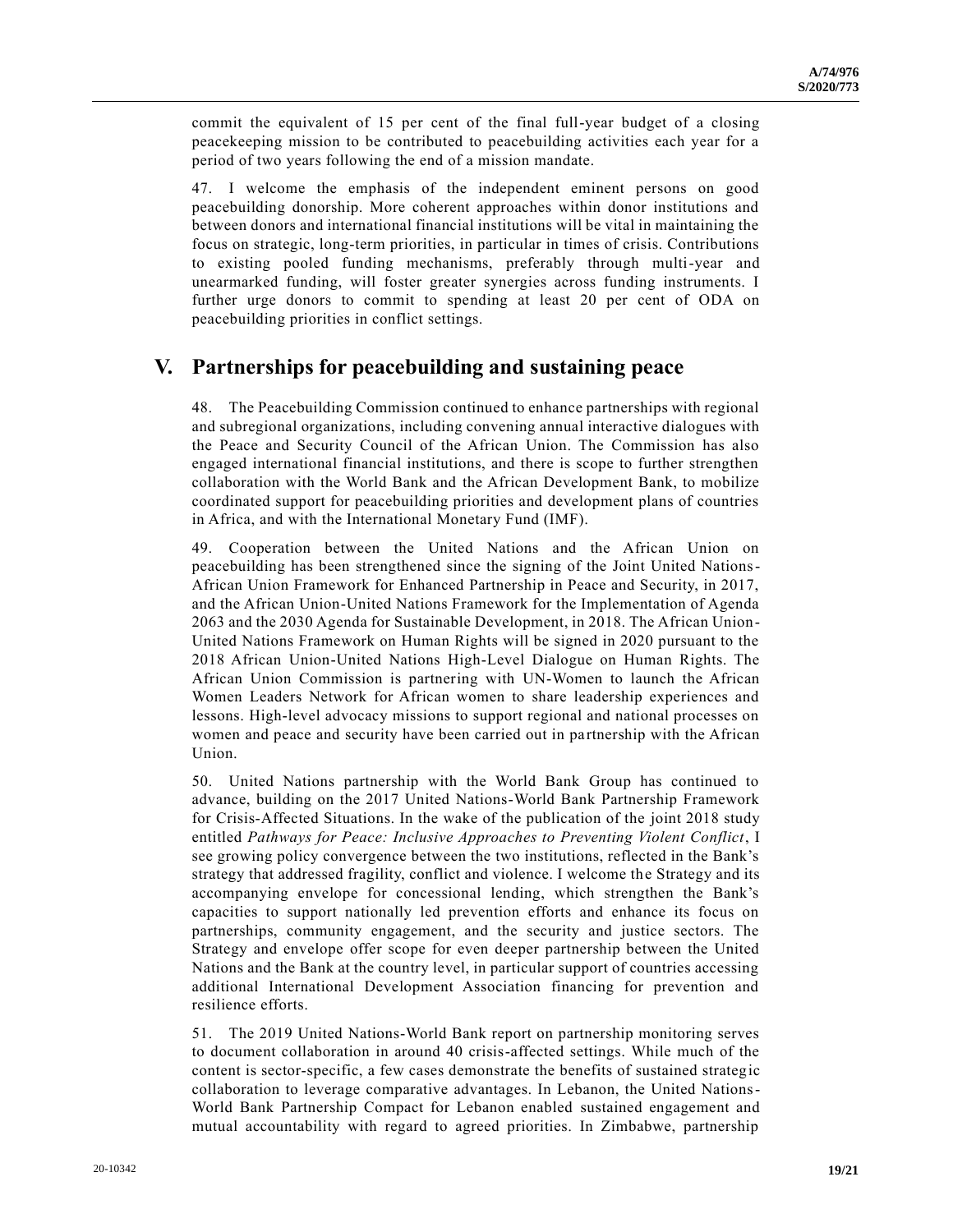supported the exceptional release by the World Bank of \$50 million in financing for recovery from Cyclone Idai, despite the country's non-accrual status.

52. It is important that joint planning by the United Nations, international financial institutions and partners take place at key turning points in a peacebuilding process. United Nations transitions require holistic support. For example, the appointment of a World Bank focal point to the United Nations transition to UNITAMS in the Sudan has proved valuable. Member States can help by aligning their approaches to include support for joint planning and policy development. With their support, since 2019, the Peacebuilding Support Office has operationalized its Humanitarian-Development-Peacebuilding and Partnership Facility to support joint data, analysis and operational collaboration between United Nations and World Bank teams, for example in Burkina Faso, Cameroon, the Niger, Sierra Leone and Togo.

53. Alignment of efforts by the United Nations, international financial in stitutions and partners is critical in the context of COVID-19 recovery. The United Nations, the World Bank and the European Union are working together closely on rapid assessments that will capture multidimensional risks and support nationally led, conflict-sensitive prioritization of recovery needs. I will continue to pursue partnerships with regional development banks, which have a vital role in helping to reduce multidimensional risk. Lastly, I see value in more institutional collaboration between the United Nations and the IMF, a view which the independent eminent persons also stressed, to coordinate and sequence efforts in peacebuilding contexts, given the importance of sound macroeconomic management, fiscal transparency and equitable access to social protection for sustaining peace.

54. Civil society engagement and participation is indispensable to peacebuilding. In a global context of shrinking civic space, the United Nations is committed to promoting, protecting and expanding a safe and enabling environment for civil society and communities to build and sustain peace, as also articulated in my call to action for human rights. The COVID-19 pandemic is posing new challenges to civil society, including at times disproportionate restrictions on public freedoms through emergency and other measures, and reports of arrests and intimidation of peacebuilding actors, among others.

55. Recent examples of United Nations support for civil society in peacebuilding contexts include the work of OHCHR and UN-Women in Papua New Guinea, where they worked with networks of women, youth and persons with disabilities as well as religious and community leaders to conduct community outreach to help to facilitate a credible, peaceful and inclusive process in preparation for the 2019 Bougainville referendum. The community outreach was an important element of the broader United Nations support to foster the successful implementation of the Bougainville Peace Agreement. In support of the Silencing the Guns by 2020 initiative of the African Union, the United Nations has partnered with a non-governmental organization and supported online training and mentoring in unarmed civilian protection of more than 40 African youth leaders from Kenya, Nigeria, Somalia and the Sudan.

56. The United Nations has developed system-wide community engagement guidelines to support country-specific and local-level community engagement strategies on building and sustaining peace. It will make use of these guidelines to ensure that all engagement with civil society organizations is meaningful and effective, including by seeking ways in which the pandemic can serve to engage local peacebuilders in advancing people-centred responses.

57. In 2019, the Gender and Youth Promotion Initiative of the Peacebuilding Fund was focused on diversifying partnerships and engaging with local partners, and approved \$12.9 million directly to civil society organizations out of a record total of \$40.1 million. The Initiative invested approximately half of the total (\$20.4 million)